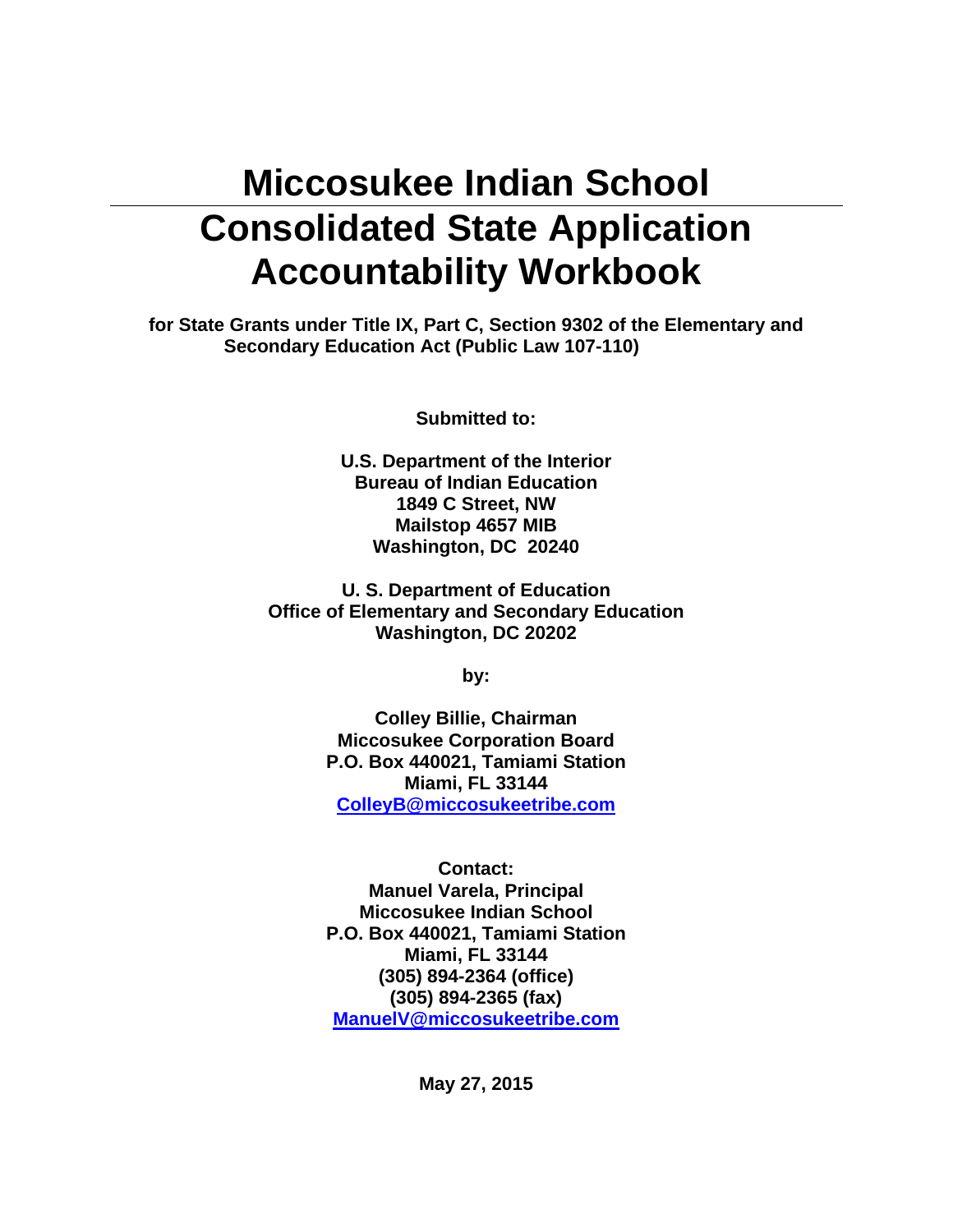# **Instructions for Completing Consolidated State Application Accountability Workbook**

By January 31, 2003, States must complete and submit to the Department this Consolidated State Application Accountability Workbook. We understand that some of the critical elements for the key principles may still be under consideration and may not yet be final State policy by the January 31 due date. States that do not have final approval for some of these elements or that have not finalized a decision on these elements by January 31 should, when completing the Workbook, indicate the status of each element which is not yet official State policy and provide the anticipated date by which the proposed policy will become effective. In each of these cases, States must include a timeline of steps to complete to ensure that such elements are in place by May 1, 2003, and implemented during the 2002-2003 school year. By no later than May 1, 2003, States must submit to the Department final information for all sections of the Consolidated State Application Accountability Workbook.

# **Transmittal Instructions**

To expedite the receipt of this Consolidated State Application Accountability Workbook, please send your submission via the Internet as a .doc file, pdf file, rtf or .txt file or provide the URL for the site where your submission is posted on the Internet. Send electronic submissions to conapp@ed.gov.

A State that submits only a paper submission should mail the submission by express courier to:

Celia Sims U.S. Department of Education 400 Maryland Ave., SW Room 3W300 Washington, D.C. 20202-6400 (202) 401-0113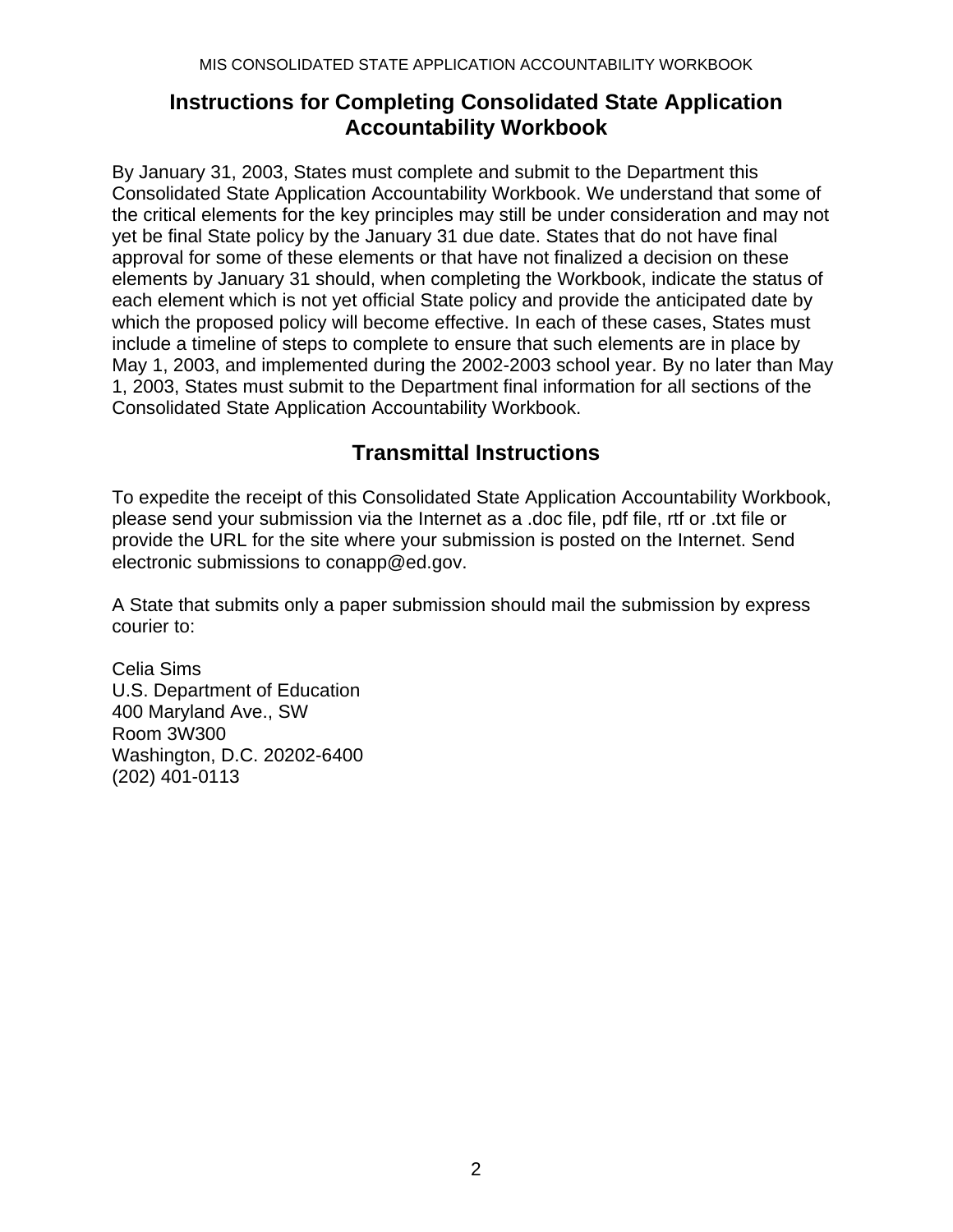# **PART I: Summary of Required Elements for State Accountability Systems**

#### **Instructions**

The following chart is an overview of States' implementation of the critical elements required for approval of their State accountability systems. States must provide detailed implementation information for each of these elements in Part II of this Consolidated State Application Accountability Workbook.

For each of the elements listed in the following chart, States should indicate the current implementation status in their State using the following legend:

- **F:** State has a final policy, approved by all the required entities in the State (e.g., State Board of Education, State Legislature), for implementing this element in its accountability system.
- **P:** State has a proposed policy for implementing this element in its accountability system, but must still receive approval by required entities in the State (e.g., State Board of Education, State Legislature).
- W: State is still working on formulating a policy to implement this element in its accountability system.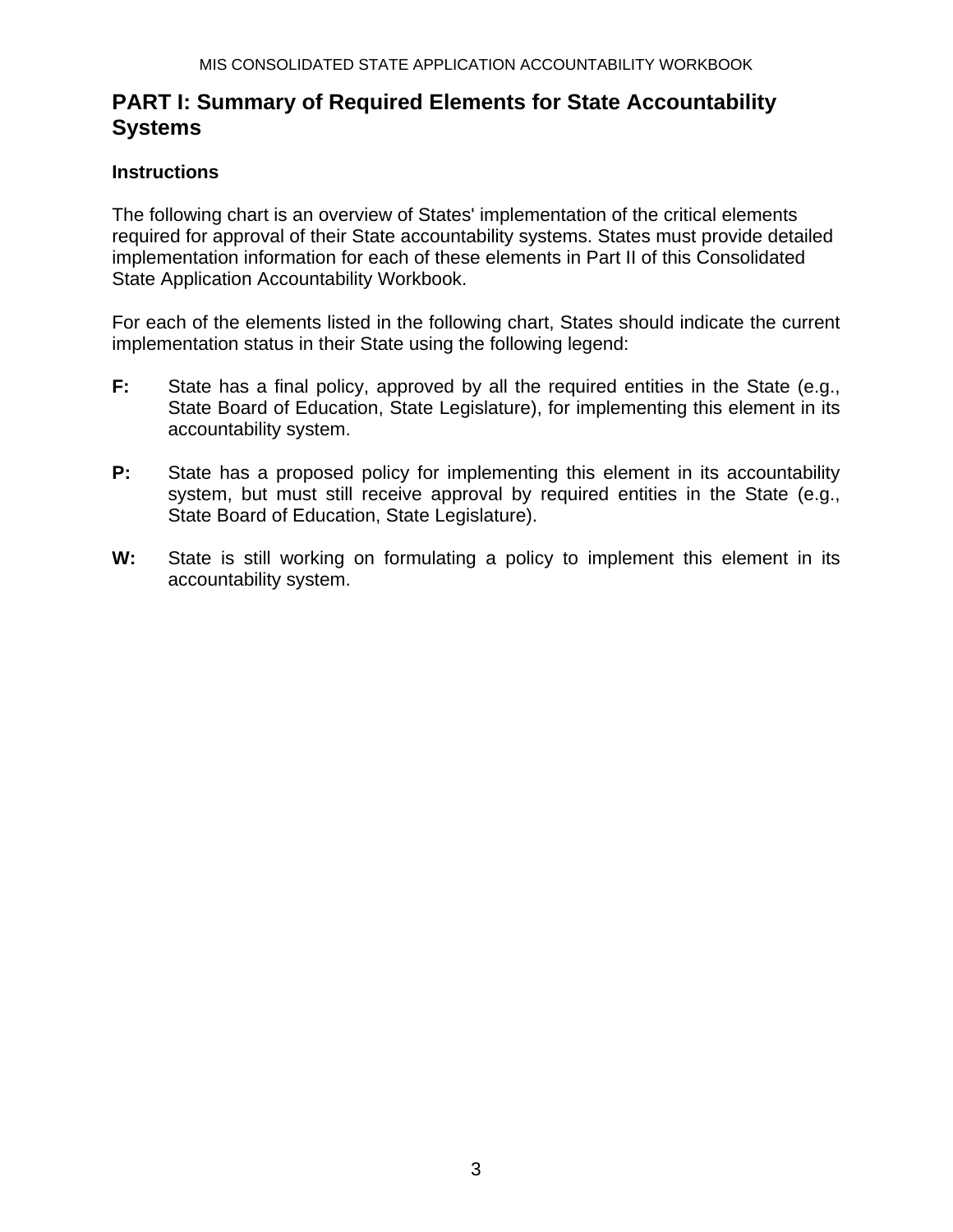#### MIS CONSOLIDATED STATE APPLICATION ACCOUNTABILITY WORKBOOK

#### **Summary of Implementation Status for Required Elements of State Accountability Systems**

| <b>Principle 1: All Schools</b> |                                      |                                                                                                                                          |  |  |  |  |  |  |  |  |  |
|---------------------------------|--------------------------------------|------------------------------------------------------------------------------------------------------------------------------------------|--|--|--|--|--|--|--|--|--|
| F                               | 1.1                                  | Accountability system includes all schools and districts in the state.                                                                   |  |  |  |  |  |  |  |  |  |
| F                               | 1.2                                  | Accountability system holds all schools to the same criteria.                                                                            |  |  |  |  |  |  |  |  |  |
| F                               | 1.3                                  | Accountability system incorporates the academic achievement standards.                                                                   |  |  |  |  |  |  |  |  |  |
| F                               | 1.4                                  | Accountability system provides information in a timely manner.                                                                           |  |  |  |  |  |  |  |  |  |
| $\mathsf F$                     | 1.5                                  | Accountability system includes report cards.                                                                                             |  |  |  |  |  |  |  |  |  |
| $\mathsf{P}$                    | 1.6                                  | Accountability system includes rewards and sanctions.                                                                                    |  |  |  |  |  |  |  |  |  |
|                                 | <b>Principle 2: All Students</b>     |                                                                                                                                          |  |  |  |  |  |  |  |  |  |
| F                               | 2.1                                  | The accountability system includes all students                                                                                          |  |  |  |  |  |  |  |  |  |
| P                               | 2.2                                  | The accountability system has a consistent definition of full academic year.                                                             |  |  |  |  |  |  |  |  |  |
| F                               | 2.3                                  | The accountability system properly includes mobile students.                                                                             |  |  |  |  |  |  |  |  |  |
|                                 |                                      | <b>Principle 3: Method of AYP Determinations</b>                                                                                         |  |  |  |  |  |  |  |  |  |
| $\mathsf{P}$                    | 3.1                                  | Accountability system expects all student subgroups, public schools, and LEAs to reach<br>proficiency by 2013-14.                        |  |  |  |  |  |  |  |  |  |
| P                               | 3.2                                  | Accountability system has a method for determining whether student subgroups, public<br>schools, and LEAs made adequate yearly progress. |  |  |  |  |  |  |  |  |  |
| P                               | 3.2a                                 | Accountability system establishes a starting point.                                                                                      |  |  |  |  |  |  |  |  |  |
| P                               | 3.2 <sub>b</sub>                     | Accountability system establishes statewide annual measurable objectives.                                                                |  |  |  |  |  |  |  |  |  |
| P                               | 3.2 <sub>c</sub>                     | Accountability system establishes intermediate goals.                                                                                    |  |  |  |  |  |  |  |  |  |
|                                 | <b>Principle 4: Annual Decisions</b> |                                                                                                                                          |  |  |  |  |  |  |  |  |  |
| F                               | 4.1                                  | The accountability system determines annually the progress of schools and districts.                                                     |  |  |  |  |  |  |  |  |  |

#### **STATUS Legend:**

**F** – Final state policy **P** – Proposed policy, awaiting State approval **W** – Working to formulate policy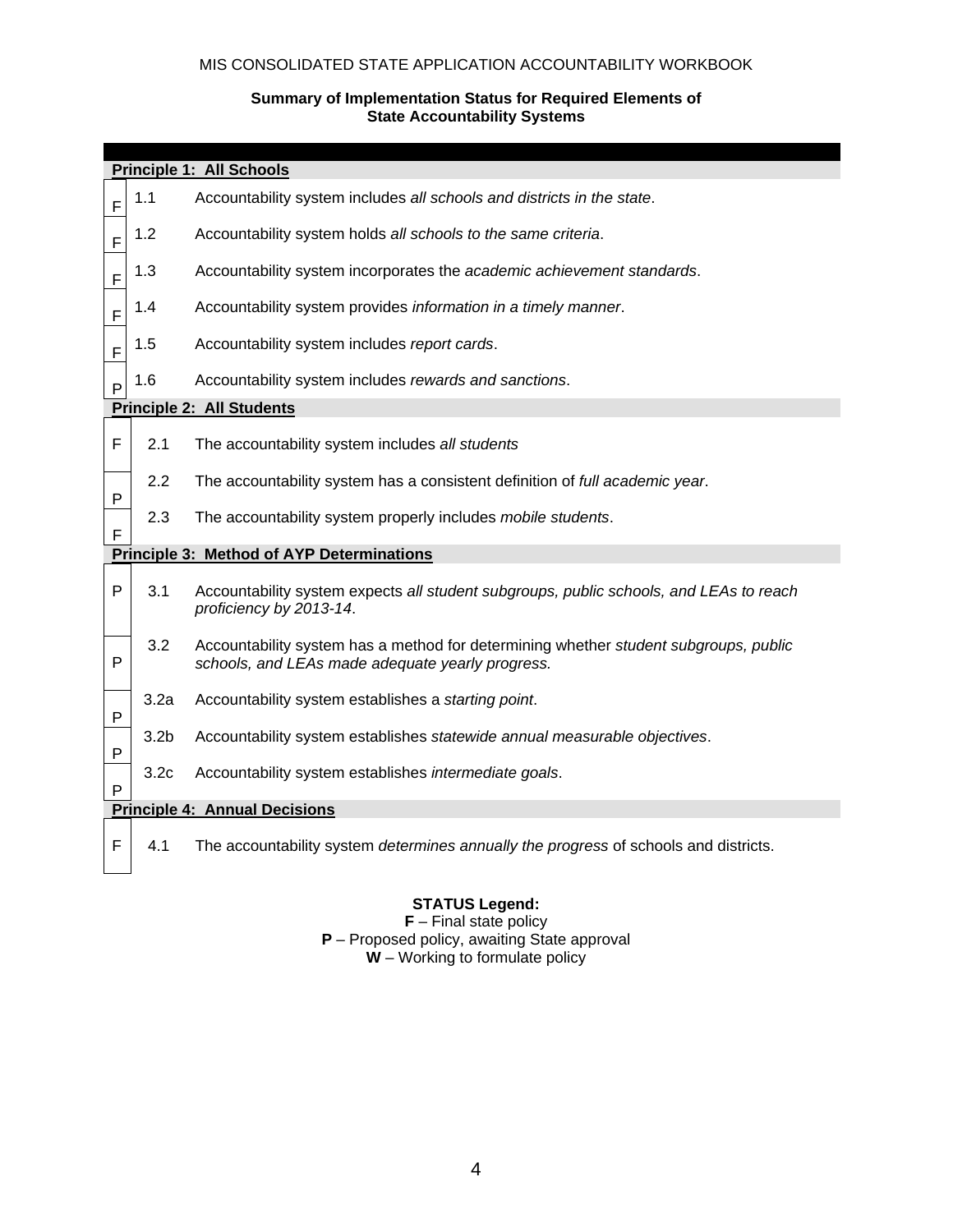#### MIS CONSOLIDATED STATE APPLICATION ACCOUNTABILITY WORKBOOK

| <b>Principle 5: Subgroup Accountability</b> |                                         |                                                                                                                                                                                                                                        |  |  |  |  |  |  |  |  |  |
|---------------------------------------------|-----------------------------------------|----------------------------------------------------------------------------------------------------------------------------------------------------------------------------------------------------------------------------------------|--|--|--|--|--|--|--|--|--|
| F                                           | 5.1                                     | The accountability system includes all the required student subgroups.                                                                                                                                                                 |  |  |  |  |  |  |  |  |  |
| F                                           | 5.2                                     | The accountability system holds schools and LEAs accountable for the progress of student<br>subgroups.                                                                                                                                 |  |  |  |  |  |  |  |  |  |
| P                                           | 5.3                                     | The accountability system includes students with disabilities.                                                                                                                                                                         |  |  |  |  |  |  |  |  |  |
| P                                           | 5.4                                     | The accountability system includes limited English proficient students.                                                                                                                                                                |  |  |  |  |  |  |  |  |  |
| P                                           | 5.5                                     | The State has determined the minimum number of students sufficient to yield statistically<br>reliable information for each purpose for which disaggregated data are used.                                                              |  |  |  |  |  |  |  |  |  |
| F                                           | 5.6                                     | The State has strategies to protect the privacy of individual students in reporting<br>achievement results and in determining whether schools and LEAs are making adequate<br>yearly progress on the basis of disaggregated subgroups. |  |  |  |  |  |  |  |  |  |
| Principle 6: Based on Academic Assessments  |                                         |                                                                                                                                                                                                                                        |  |  |  |  |  |  |  |  |  |
| F                                           | 6.1                                     | Accountability system is based primarily on academic assessments.                                                                                                                                                                      |  |  |  |  |  |  |  |  |  |
| <b>Principle 7: Additional Indicators</b>   |                                         |                                                                                                                                                                                                                                        |  |  |  |  |  |  |  |  |  |
| P                                           | 7.1                                     | Accountability system includes graduation rate for high schools.                                                                                                                                                                       |  |  |  |  |  |  |  |  |  |
| P                                           | 7.2                                     | Accountability system includes an additional academic indicator for elementary and middle<br>schools.                                                                                                                                  |  |  |  |  |  |  |  |  |  |
| P                                           | 7.3                                     | Additional indicators are valid and reliable.                                                                                                                                                                                          |  |  |  |  |  |  |  |  |  |
|                                             |                                         | <b>Principle 8: Separate Decisions for Reading/Language Arts and Mathematics</b>                                                                                                                                                       |  |  |  |  |  |  |  |  |  |
| F                                           | 8.1                                     | Accountability system holds students, schools and districts separately accountable for<br>reading/language arts and mathematics.                                                                                                       |  |  |  |  |  |  |  |  |  |
|                                             |                                         | <b>Principle 9: System Validity and Reliability</b>                                                                                                                                                                                    |  |  |  |  |  |  |  |  |  |
| F                                           | 9.1                                     | Accountability system produces reliable decisions.                                                                                                                                                                                     |  |  |  |  |  |  |  |  |  |
| F                                           | 9.2                                     | Accountability system produces valid decisions.                                                                                                                                                                                        |  |  |  |  |  |  |  |  |  |
| F                                           | 9.3                                     | State has a plan for addressing changes in assessment and student population.                                                                                                                                                          |  |  |  |  |  |  |  |  |  |
|                                             | <b>Principle 10: Participation Rate</b> |                                                                                                                                                                                                                                        |  |  |  |  |  |  |  |  |  |
| F                                           | 10.1                                    | Accountability system has a means for calculating the rate of participation in the statewide<br>assessment.                                                                                                                            |  |  |  |  |  |  |  |  |  |
| F                                           | 10.2                                    | Accountability system has a means for applying the 95% assessment criteria to student<br>subgroups and small schools.                                                                                                                  |  |  |  |  |  |  |  |  |  |
|                                             |                                         | <b>STATUS Legend:</b>                                                                                                                                                                                                                  |  |  |  |  |  |  |  |  |  |
|                                             |                                         | $F$ – Final policy                                                                                                                                                                                                                     |  |  |  |  |  |  |  |  |  |
|                                             |                                         | P - Proposed Policy, awaiting State approval<br>W- Working to formulate policy                                                                                                                                                         |  |  |  |  |  |  |  |  |  |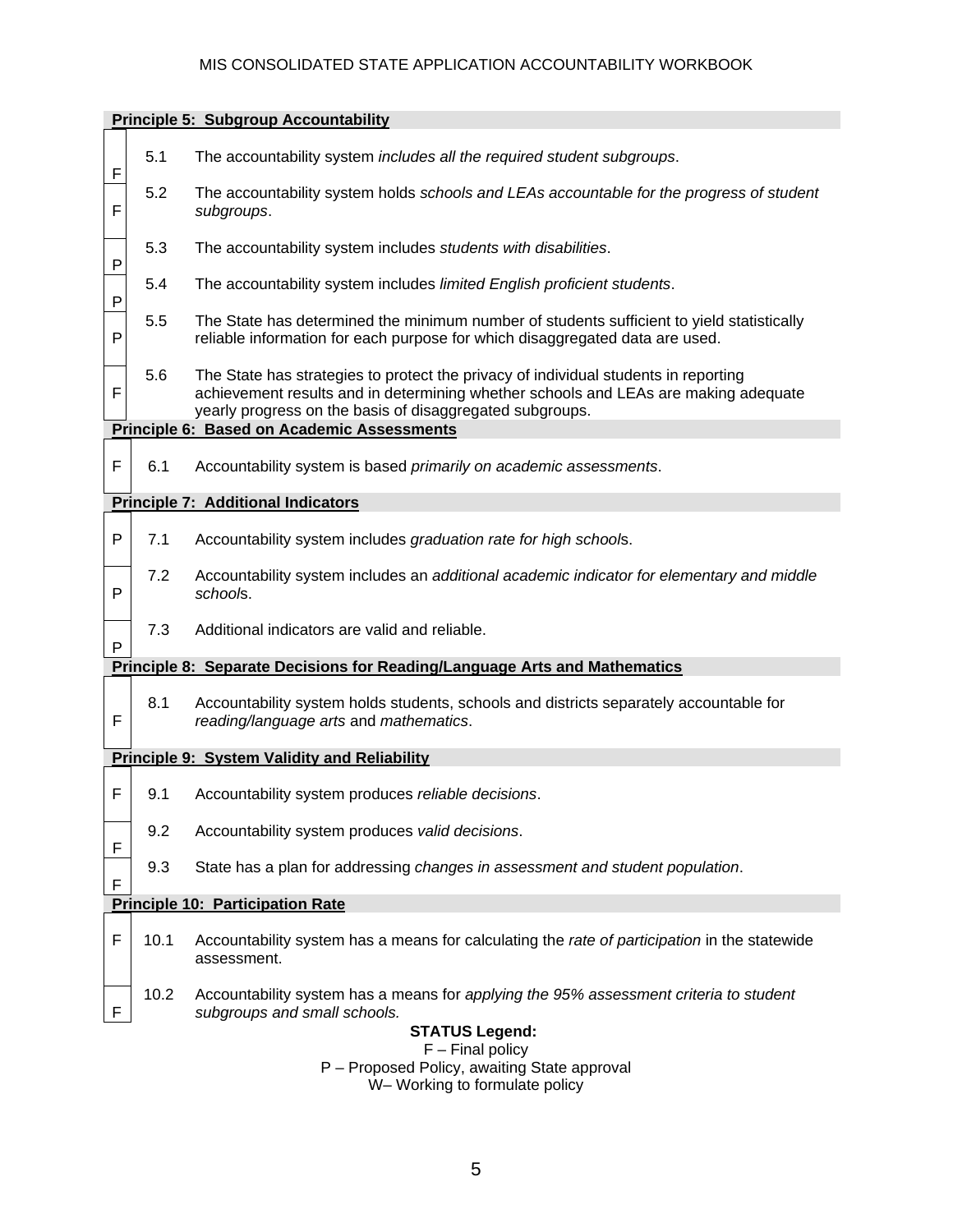# **PART II: State Response and Activities for Meeting State Accountability System Requirements**

#### **Instructions**

In Part II of this Workbook, States are to provide detailed information for each of the critical elements required for State accountability systems. States should answer the questions asked about each of the critical elements in the State's accountability system. States that do not have final approval for any of these elements or that have not finalized a decision on these elements by January 31, 2003, should, when completing this section of the Workbook, indicate the status of each element that is not yet official State policy and provide the anticipated date by which the proposed policy will become effective. In each of these cases, States must include a timeline of steps to complete to ensure that such elements are in place by May 1, 2003, and implemented during the 2002–2003 school year. By no later than May 1, 2003, States must submit to the Department final information for all sections of the Consolidated State Application Accountability Workbook.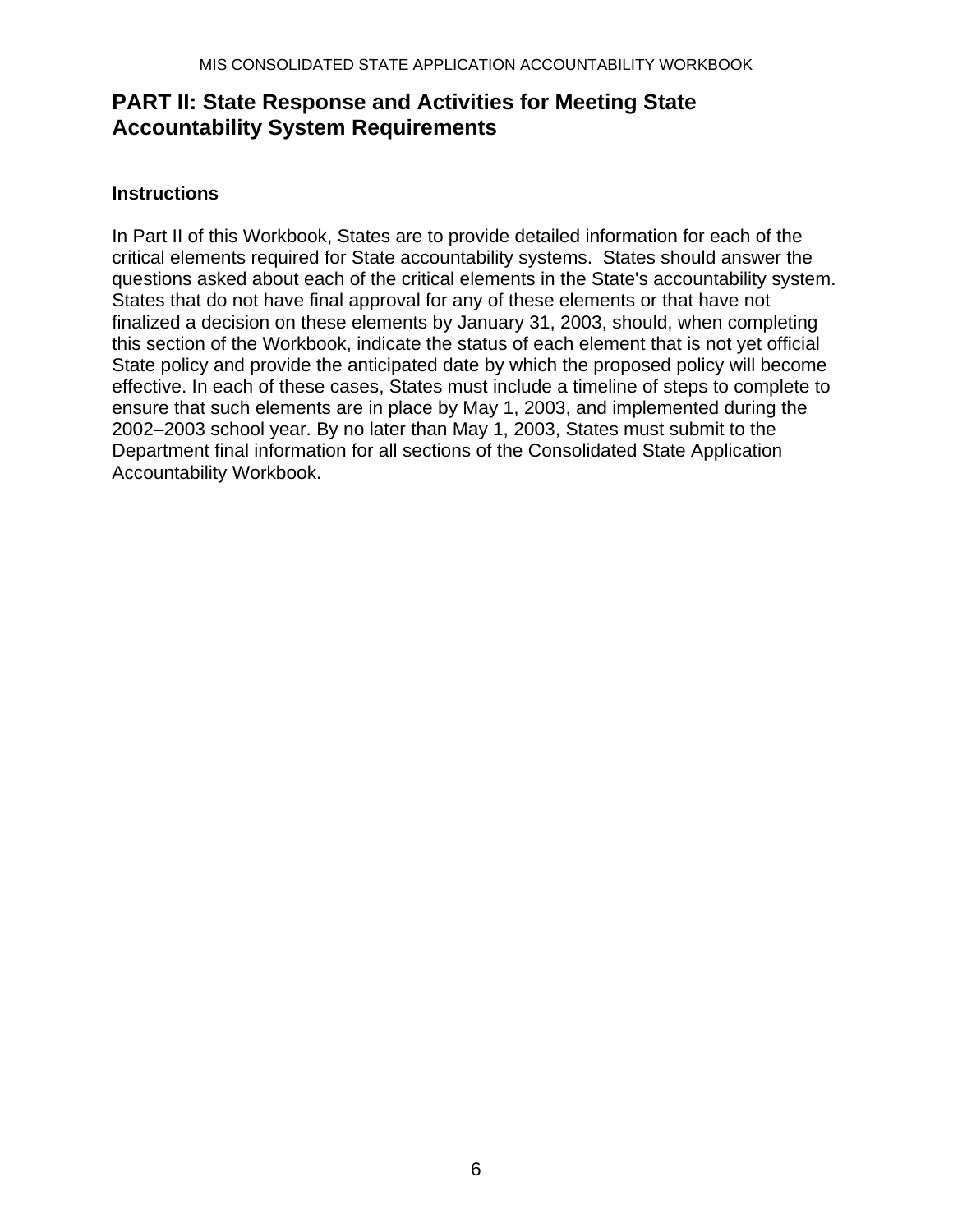#### Overview of Miccosukee Indian School Proposal for an Alternative Definition of Adequate Yearly Progress (AYP)

#### **Introduction**

The Miccosukee Indian Tribe has been a federally recognized tribe since 1962, and asserts its status as a sovereign entity in having a government-to-government relationship with the federal government of the United States. The Miccosukee Indian Tribe is the governing body for the Miccosukee Indian School (MIS). MIS is a triballycontrolled school under the Indian Self-Determination and Education Assistance Act , and a part of the tribe's self-determination rights where the federal Indian trust responsibility is concerned.

In the implementation of the educational program on the Miccosukee Reservation, MIS receives funding from the U.S. Department of the Interior through the Indian Student Equalization Program (ISEP) as well as from funds from the U.S. Department of Education (ESEA/NCLB and IDEA). The result of receiving these funds is that MIS is subject to the requirements of statutes and regulations governing the provision of funds. The Bureau of Indian Education (BIE) serves as the State Education Agency (SEA) for BIE-funded schools. The role of the BIE is to facilitate the funding of MIS and to provide compliance monitoring and oversight of the expenditure of funds. The BIE also provides technical assistance to MIS where specific applications of statutes and regulations are concerned.

One such area where technical assistance has been provided concerns the implementation of education accountability under the Elementary and Secondary Education Act (ESEA), currently authorized as the No Child Left Behind Act (NCLB). Each state and the BIE are required to have an approved Consolidated State Application Accountability Workbook (i.e., state accountability plan) or, in the case of States implementing ESEA flexibility, an Accountability Addendum. States follow the accountability plan that they have proposed and which has been approved by the U.S. Department of Education. Where Alternative Definition of Adequate Yearly Progress is concerned, the BIE provides technical assistance to MIS in the creation of an accountability workbook similar to what states produce.

The No Child Left Behind Act mandated a negotiated rulemaking process to establish how the BIE would implement its accountability system. Negotiated rulemaking is formal consultation between the federal government (the U.S. Department of the Interior) and Indian tribes to codify regulations by which statutes concerning tribes are implemented by the federal government. Where NCLB is concerned, the principle determination of negotiated rulemaking was that BIE-funded schools would be measured against the accountability standards of the respective 23 states where BIE schools are located. In other words, the BIE and its schools would utilize the academic content standards, assessments, and definitions of Adequate Yearly Progress (AYP) based on accountability systems of the 23 states in which BIE schools are located. The Secretary of the Interior's Definition of AYP is codified as 25 CFR § 30.104(a).

Beginning in 2012, the U.S. Department of the Education began to grant flexibility to states requesting waivers of specific NCLB requirements in exchange for rigorous and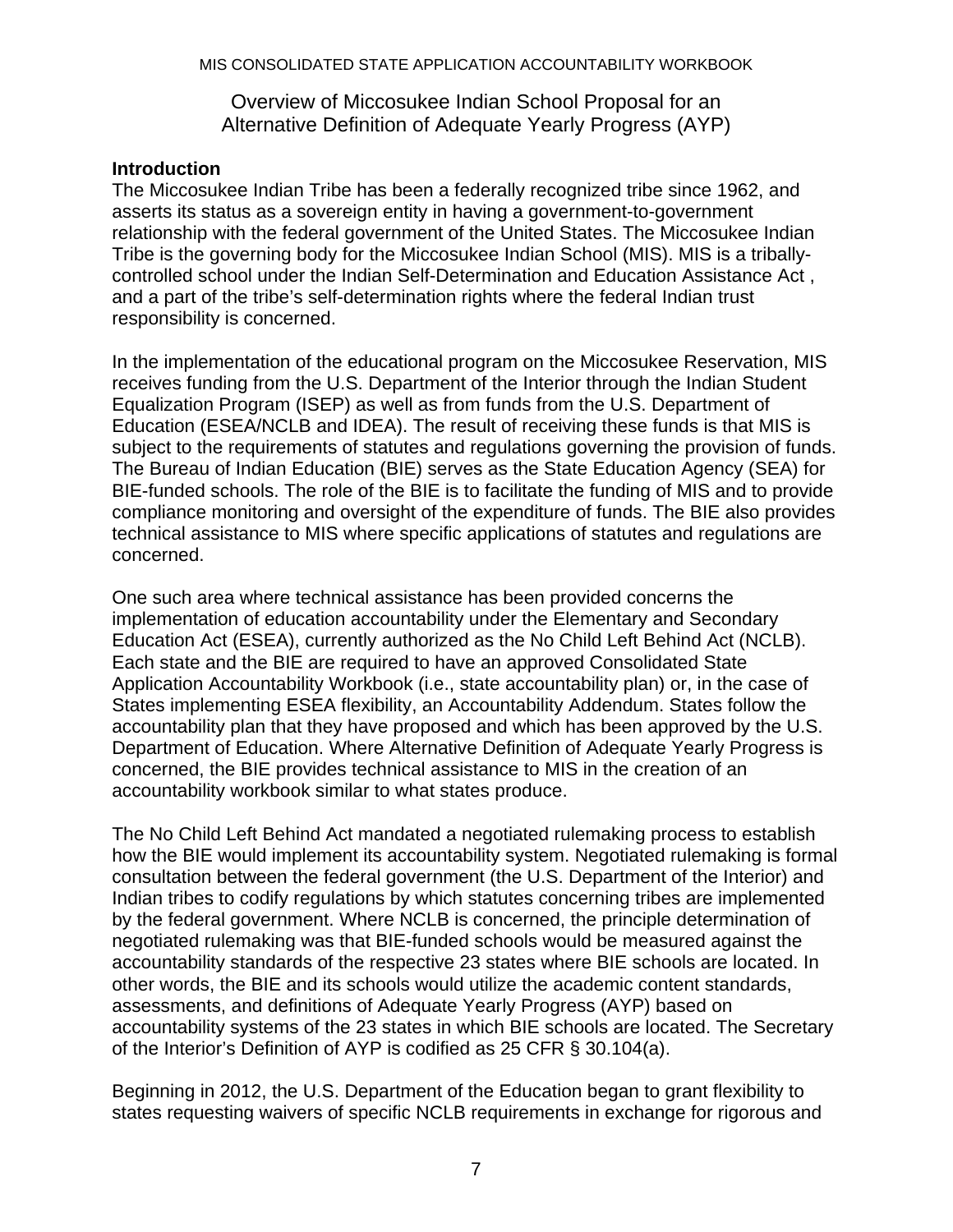comprehensive education reforms. State-developed plans designed to improve educational outcomes for all students, close achievement gaps, increase equity, and improve the quality of instruction were approved in flexibility systems by the U.S. Department of Education. Though the BIE formulated a Flexibility Request, it will not be possible to implement it until the U.S. Department of the Interior amends 25 CFR § 30.104(a) such that a single accountability system can be implemented bureau-wide.

However, for tribes, another option is available. Under ESEA ( $\S$  1116(g)(1)(B)) and 25 CFR § 30.104(b) and §§ 30.105-108, tribally-controlled schools may apply for an Alternative Definition of Adequate Yearly Progress (Alternative AYP) to replace the Secretary's Definition. By 2010, MIS began seeking such an Alternative AYP.

The goal of MIS submitting an Alternative AYP proposal is to allow the Miccosukee tribal community to fully integrate its culture into the school's educational program. For example,

- Miccosukee language and culture standards
- Views on Compulsory Education and the Tribe's approach to education
- Characteristics of the School's Enrollment (number and broad descriptors of students)
- Pedagogical considerations in the education of Miccosukee students

The Alternative AYP proposal offered here represents the aspirations of the Miccosukee Indian Tribe to implement an educational program suited to the needs of its students and its community.

## *Phased Approach to Alternative AYP*

MIS proposes a phased approach to the Alternative AYP system, whereby a basic definition of AYP will be proposed for immediate implementation and additional, more complex elements will be added in subsequent revisions. The use of a phased approach is designed to facilitate an immediate transition away from the required state standards and assessments and to allow time to develop and validate and gain approval of more complex AYP systems. The most important features of the Alternative AYP system that can be implemented quickly in a simplified AYP model reflect the tribe's values regarding education:

- Adoption by MIS of the Common Core State Standards (CCSS) and the Next Generation Science Standards (NGSS). The MIS-adopted CCSS and NGSS emphasize methods of instruction and curricula integration that address the needs of Miccosukee students.
- Use of the Smarter-Balanced Assessments aligned to CCSS.
- Use of Dynamic Learning Maps as the Alternate Assessment.
- Use of a Science Assessment in place of the Attendance Indicator. The Iowa Test of Basic Skills assessment will be used to assess Science until an assessment developed for the NGSS is available.
- Revise annual measurable objectives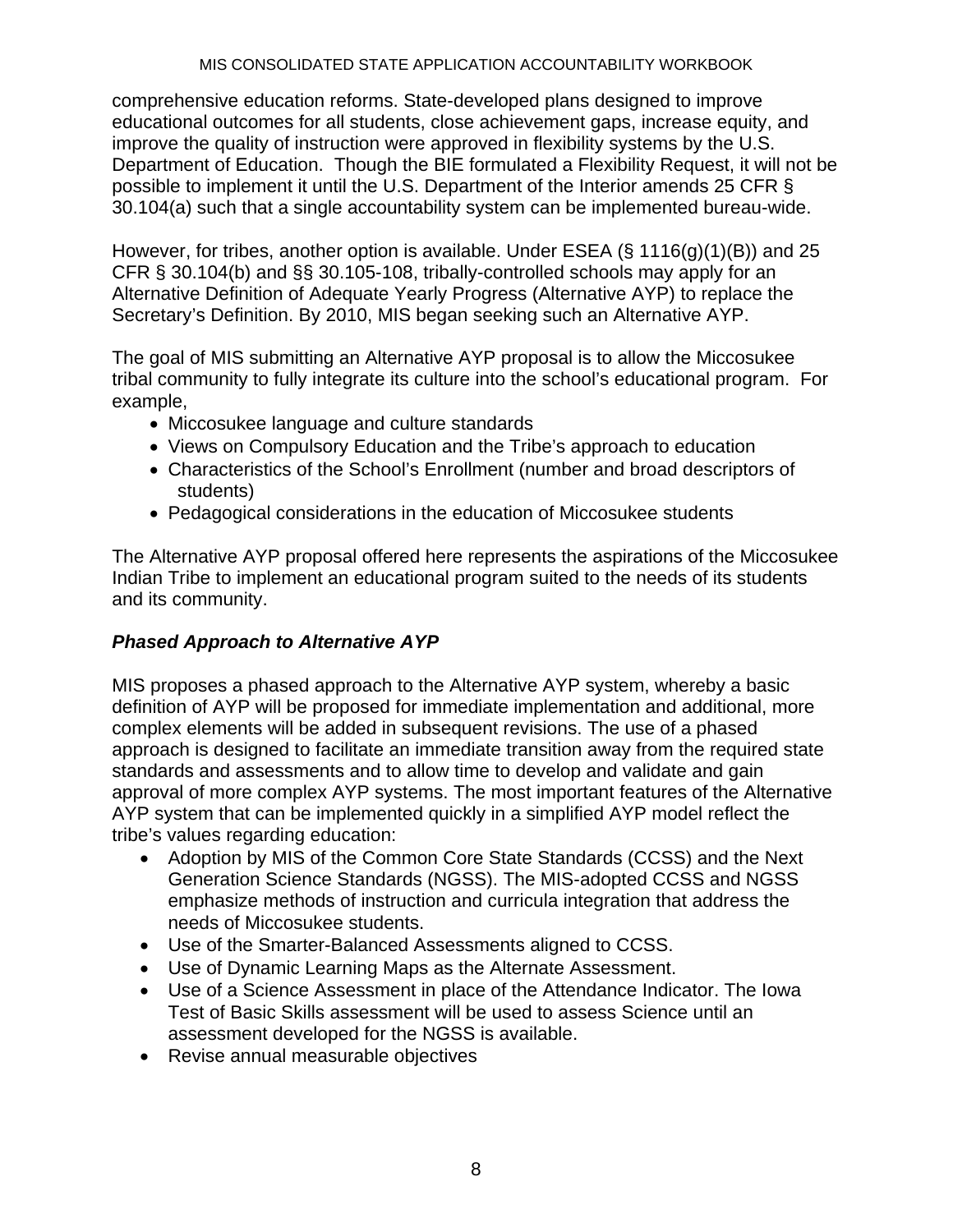Components of the three-phase approach are listed below.

Phase 1 (Simplified)

- Minor Changes to an AYP style accountability system used by most states under NCLB.
- Curricula that meet Common Core State Standards in Mathematics and Reading/Language Arts.
- Smarter Balanced Assessment Consortium (SBAC) Assessments in Mathematics and Reading/Language Arts, and that are aligned to CCSS and alternate assessments for students with the most significant cognitive disabilities developed by Dynamic Learning Maps (DLM).
- Use of Science as the K-8 Other Academic Indicator (OAI) and as measured by the Iowa Test of Basic Skills (ITBS) and alternate assessments for students with the most significant cognitive disabilities developed by Dynamic Learning Maps (DLM). ITBS is aligned to the science curriculum in use at MIS. An assessment developed for the NGSS will be used when it becomes available.
- Use of the Adjusted Cohort Graduation Rate (ACGR) for 4-year on-time graduates.
- Establishing revised Annual Measurable Objectives for each AYP performance indicator.

Phase 1 includes a simplified model that substitutes the Science Assessment result for the attendance rate in grades 3-8. This change will remedy accountability penalties due to low and irregular attendance created by the non-compulsory education policy of MIS. The change will benefit the school by shifting accountability to more relevant measures that are culturally sensitive.

Under the Phase 1 simplified model, the Miccosukee Indian School joins in the national reform movement through its own developed Miccosukee based School Improvement Model. Below are shown the indicators used under the simplified Alternative AYP proposal. For this listing, the Year 1 AMOs are listed for the proficiency indicators and for the graduation rate target.

# Phase 2 (More complex)

- Implementation of AYP Components Requiring U.S. Department of Education Peer Review and support by data analysis.
	- Measures of within-year student academic growth (growth model).
	- Use of an Accountability Index to balance multiple measures of student academic performance to include growth to standards as well as objective measures of proficiency against standards.

# Phase 3 (Most complex)

- Miccosukee Language Standards and Oral Language Assessments
- Portfolio assessments (introduction of a qualitative dimension to accountability).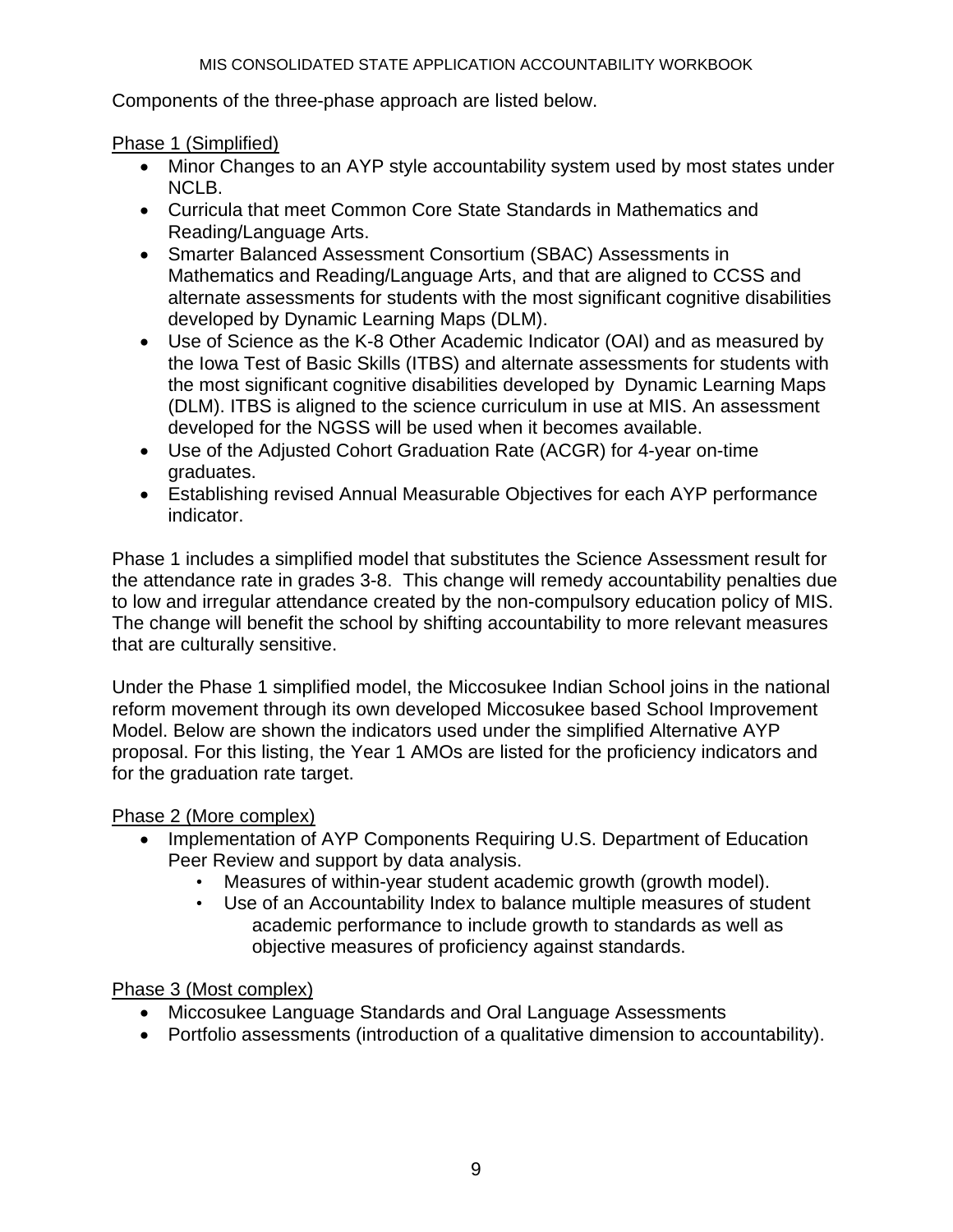| <b>Indicator</b>                                   | <b>All Students</b> |            |           | <b>Limited English</b><br><b>Proficient</b> |                          |            |           | <b>Special Education</b> |    |            |           |                |
|----------------------------------------------------|---------------------|------------|-----------|---------------------------------------------|--------------------------|------------|-----------|--------------------------|----|------------|-----------|----------------|
|                                                    | N                   | <b>AMO</b> | <b>SH</b> | <b>AYP</b>                                  | N                        | <b>AMO</b> | <b>SH</b> | <b>AYP</b>               | N  | <b>AMO</b> | <b>SH</b> | <b>AYP</b>     |
| <b>Mathematics</b><br><b>Participation Rate</b>    |                     | 95%        |           | Met/<br>Missed                              | ٠                        | 95%        |           | Met/<br>Missed           |    | 95%        |           | Met/<br>Missed |
| Reading/Language Arts<br><b>Participation Rate</b> |                     | 95%        |           | Met/<br>Missed                              | $\overline{\phantom{a}}$ | 95%        |           | Met/<br>Missed           |    | 95%        |           | Met/<br>Missed |
| <b>Mathematics</b><br><b>Proficiency Rate</b>      | 15                  | 61.5%      | 10%       | Met/<br>Missed                              | 15                       | 61.5%      | 10%       | Met/<br>Missed           | 15 | 61.5%      | 10%       | Met/<br>Missed |
| Reading/Language Arts<br><b>Proficiency Rate</b>   | 15                  | 74.7%      | 10%       | Met/<br>Missed                              | 15                       | 74.7%      | 10%       | Met/<br>Missed           | 15 | 74.7%      | 10%       | Met/<br>Missed |
| K-8 OAI: Science<br>Proficiency Rate*              | 15                  | 69.0%      | 10%       | Met/<br>Missed                              | 15                       | 69.0%      | 10%       | Met/<br>Missed           | 15 | 69.0%      | 10%       | Met/<br>Missed |
| HS OAI:<br><b>Graduation Rate</b>                  | 15                  | 80%        | 2%        | Met/<br>Missed                              | 15                       | 80%        | 2%        | Met/<br>Missed           | 15 | 80%        | 2%        | Met/<br>Missed |

**Indicators under MIS Simplified Alternative AYP Proposal** 

N = Minimum Number; AMO = Annual Measurable Objective; SH = Safe Harbor

\*In the interest of simplicity, the 95% testing threshold must be met or the Science Proficiency indicator will be automatically missed. This qualification eliminates the need for a separate participation rate indicator for science.

*Phased approach timeline.* The phased approach timeline calls for immediate submission of the Phase 1 Alternative AYP proposal approval and planned implementation in school year 2014-2015. Phase 2 can be submitted once baseline data is accumulated for development of a growth model, which is estimated at two years. Phase 3 depends upon the pace of development of standards and oral language assessments for the Miccosukee language. Because this Alternative AYP proposal is primarily concerned with approval of Phase 1, Phases 2 and 3 are included as an appendix.

#### *Standards and Assessments*

At the heart of the Alternative AYP model is the adoption of Common Core State Standards (CCSS) by MIS, which will form the academic standards for the proposed MIS accountability system. The educational standards implemented by MIS will help teachers ensure students have the skills and knowledge needed to be successful, while also helping parents understand what is expected of their children.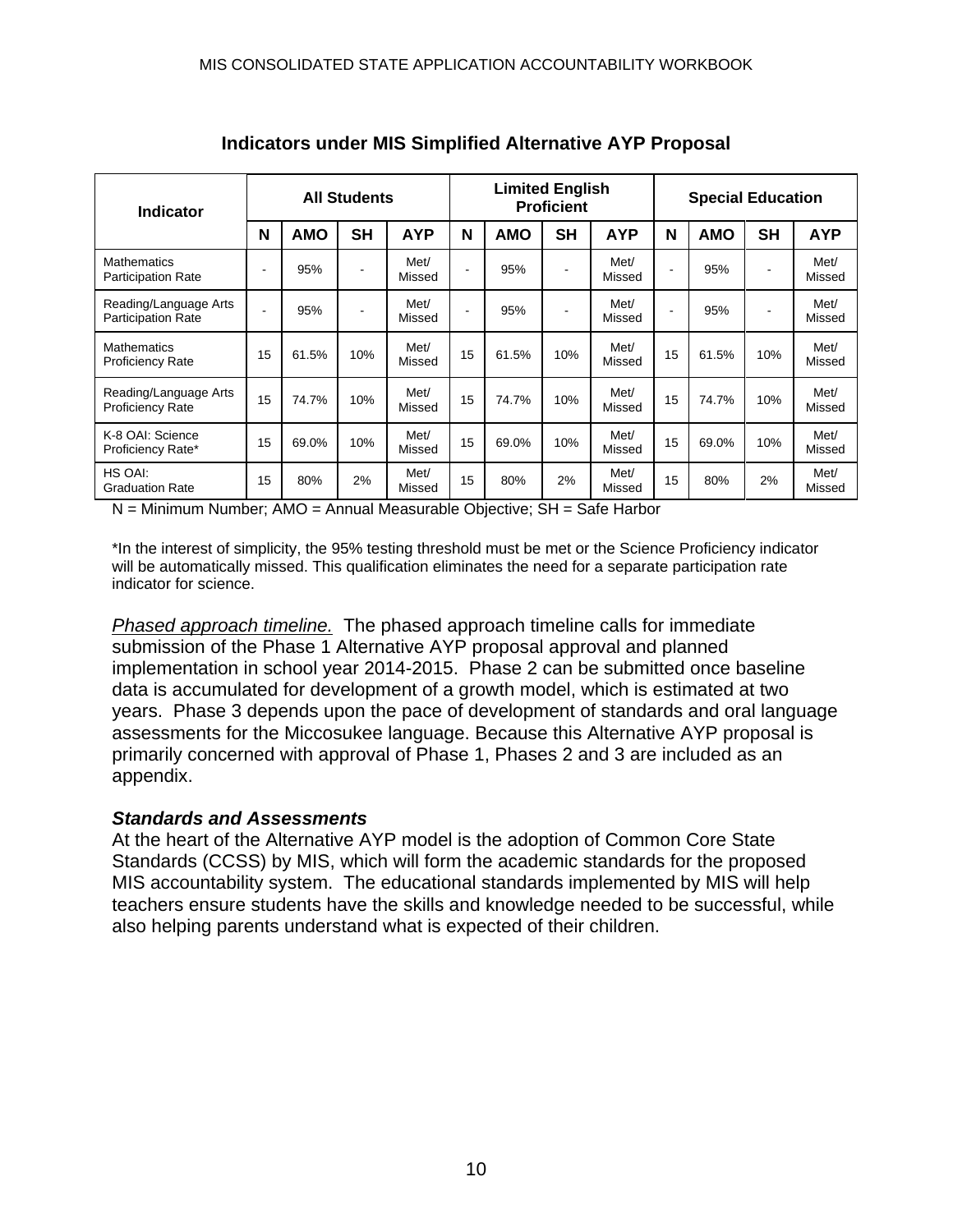MIS will implement standards and assessments as they become available, as outlined below. In addition, MIS will introduce a growth model and accountability Index in later years.

| Component                                                                                                                 | SY 13-14     | SY 14-15                  | SY 15-16                  | SY 16-17 | SY 17-18     | SY 18-19 |
|---------------------------------------------------------------------------------------------------------------------------|--------------|---------------------------|---------------------------|----------|--------------|----------|
| Common Core State Standards - Math & Reading                                                                              | X            | $\mathsf{x}$              | $\boldsymbol{\mathsf{x}}$ | x        | $\mathsf{x}$ | X        |
| <b>ITBS Assessments- Math &amp; Reading</b>                                                                               | $\mathsf{x}$ |                           |                           |          |              |          |
| SBAC Assessments - Math & Reading                                                                                         |              | $\mathsf{x}$              | x                         | x        | $\mathsf{x}$ | x        |
| Dynamic Learning Maps <sup>™</sup> (DLM®) Alternate<br>Assessment - Math & Reading                                        |              | x                         | X                         | x        | X            | x        |
| <b>ITBS-Aligned Science Standards</b>                                                                                     | X            | X                         |                           |          |              |          |
| <b>ITBS - Science Assessment</b>                                                                                          | $\mathsf{x}$ | $\boldsymbol{\mathsf{x}}$ |                           |          |              |          |
| Dynamic Learning Maps <sup>™</sup> (DLM®) Alternate<br>Assessment - Science (pilot available April 2015)                  |              | $\boldsymbol{\mathsf{x}}$ | $\boldsymbol{\mathsf{x}}$ | x        | x            | X        |
| <b>Next Generation Science Standards</b>                                                                                  |              |                           | $\boldsymbol{\mathsf{x}}$ | X        | x            | X        |
| <b>Next Generation Science Assessment</b>                                                                                 |              |                           | $\boldsymbol{\mathsf{x}}$ | x        | x            | X        |
| English Language Development (ELD) Standards                                                                              |              |                           | $\boldsymbol{\mathsf{x}}$ | x        | X            | x        |
| ACCESS for ELLs (Assessing Comprehension and<br>Communication in English State-to-State for English<br>Language Learners) |              |                           | X                         | x        | X            | x        |
|                                                                                                                           |              |                           |                           |          |              |          |
| Growth Model - Math & Reading                                                                                             |              | $\Omega$                  | $\Omega$                  | x        | x            | x        |
| Growth Model - Science                                                                                                    |              |                           | O                         | x        | x            | x        |
| Accountability Index                                                                                                      |              |                           | $\Omega$                  | X        | $\mathsf{x}$ | X        |
|                                                                                                                           | x            | Full Model                |                           |          |              |          |
| Data collection for model analysis<br>o                                                                                   |              |                           |                           |          |              |          |

#### **Proposed Accountability System Timeline: Standards, Assessments, Growth Model, and Index**

MIS will use general assessments aligned to Common Core standards for accountability purposes. For mathematics and reading/language arts, MIS will use the Smarter Balanced Assessment Consortium (SBAC) assessments. The cut scores will be implemented by the assessment vendor and used by MIS. Science is also required. The assessment for Next Generation Science Standards is not yet developed, so MIS will be using the Iowa Test of Basic Skills (ITBS) in science until such time as the new assessment is available. The Miccosukee Tribe will maintain control of Personally Identifiable Information (PII) related to the scores from these assessments to ensure the privacy of its students.

MIS will obtain, as needed, Dynamic Learning Maps Alternate Assessment (DLM-AA) for Students with the most significant cognitive disabilities in Mathematics Reading/Language Arts, and Science for the purpose of appropriately assessing students with the most significant cognitive disabilities. Because the number of students taking these assessments will be small (typically three students), it is cost effective and efficient to procure these assessments aligned to Common Core State Standards.

Lastly, MIS will use the World-Class Instructional Design and Assessment (WIDA) of English language proficiency for the purpose of identifying students as Limited English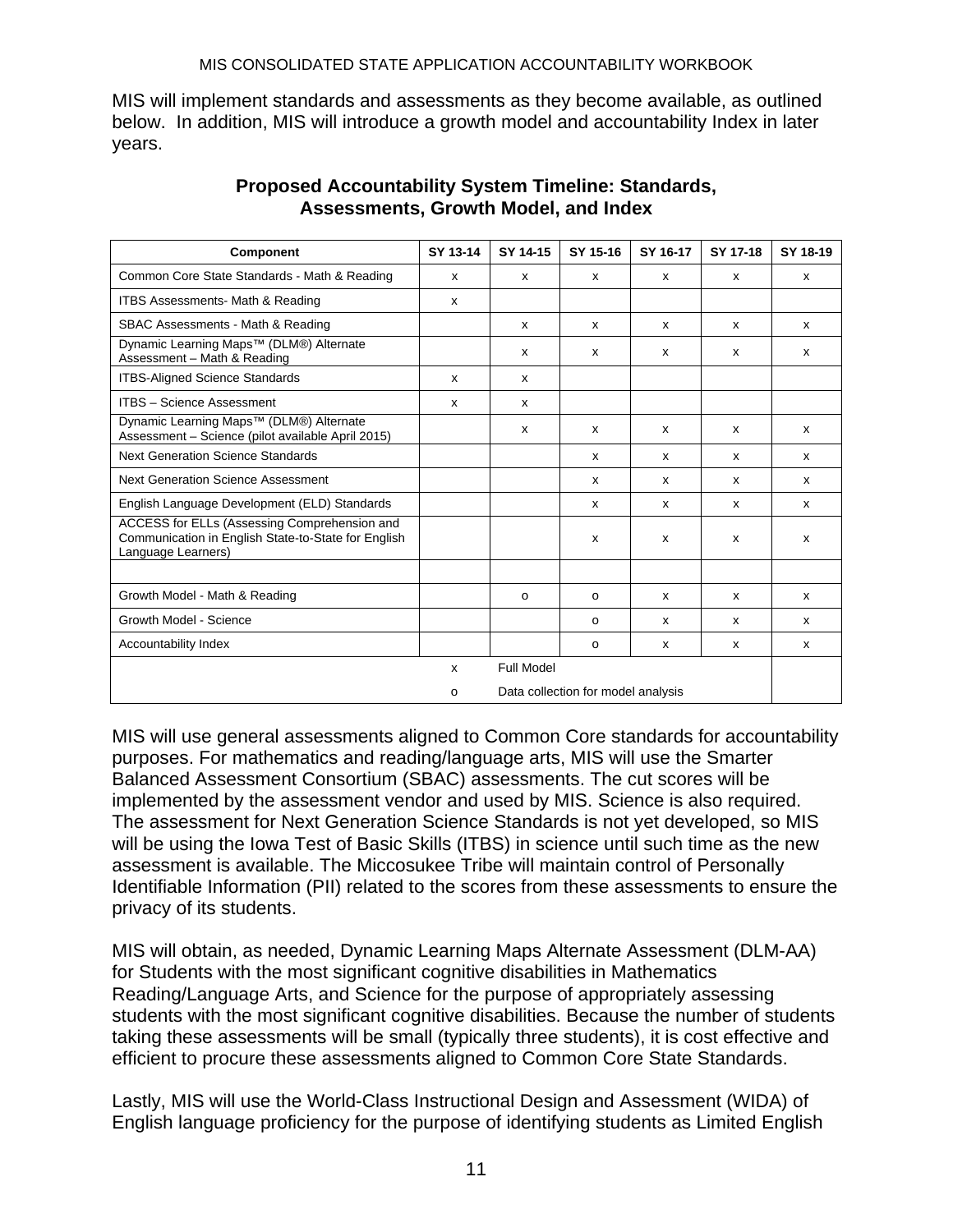Proficient (LEP). This is required under 25 CFR § 39.134. Lastly, MIS will use the ACCESS for ELLs (Assessing Comprehension and Communication in English State-to-State for English Language Learners) English language assessment in the 2015-2016 school year.

## *Performance Levels*

The above assessments will identify student proficiency by the required federal levels:

- Basic (Below Basic)
- Basic (Approaching Proficiency)
- **•** Proficient
- Advanced
- The basic category will be divided into "below basic" and "approaching proficiency," similar to the assessments used in AYP systems in the states under NCLB.

## *Point System*

For the purpose of calculating AYP, students will be assigned a point value based on their level of attainment on the assessment:

- $\bullet$  Below Basic 0 points
- Approaching Proficiency  $-0.5$  points
- $\bullet$  Proficient 1 point
- $\bullet$  Advanced 1.5 points

The purpose of assigning ½ point for the approaching proficiency category is to reward the school for educating students that may have been substantially below proficiency at the beginning of the year. Though an imperfect proxy, rewarding partial credit for students that near proficiency is a way of acknowledging that the student likely grew at a pace that was acceptable. As a proxy for growth, awarding points for the nearing proficiency category is a way to grasp student growth in academic achievement before the implementation of a true, within-year growth model becomes operational in the accountability system.

To determine whether the school met the AMO for each proficiency indicator, the sum of scores for all Full Academic Year students will be divided by the total of all Full Academic Year students enrolled during the testing window, as determined by the testing vendor. This will provide the proportion of students attaining satisfactory levels of proficiency on these academic assessments. To ensure appropriate identification of the school's level of attainment for each proficiency indicator, a 95% confidence interval will be applied to the proportion before it is compared with the AMO. If the proportion of students combined with the confidence interval is equal to or higher than the AMO, the school will be judged to have "met" the indicator.

## *Annual Measurable Objectives (AMO)*

Currently, No Child Left Behind (NCLB) requires 100% of students to be proficient by 2014. In accordance with section 9401 of ESEA, MIS requests that the U.S. Department of Education waive the requirement that all AMOs be 100% by 2014 for MIS. Specifically, on behalf of MIS, BIE requests a waiver of the requirements in ESEA section 1111(b)(2)(E)-(H) that prescribe how an SEA must establish annual measurable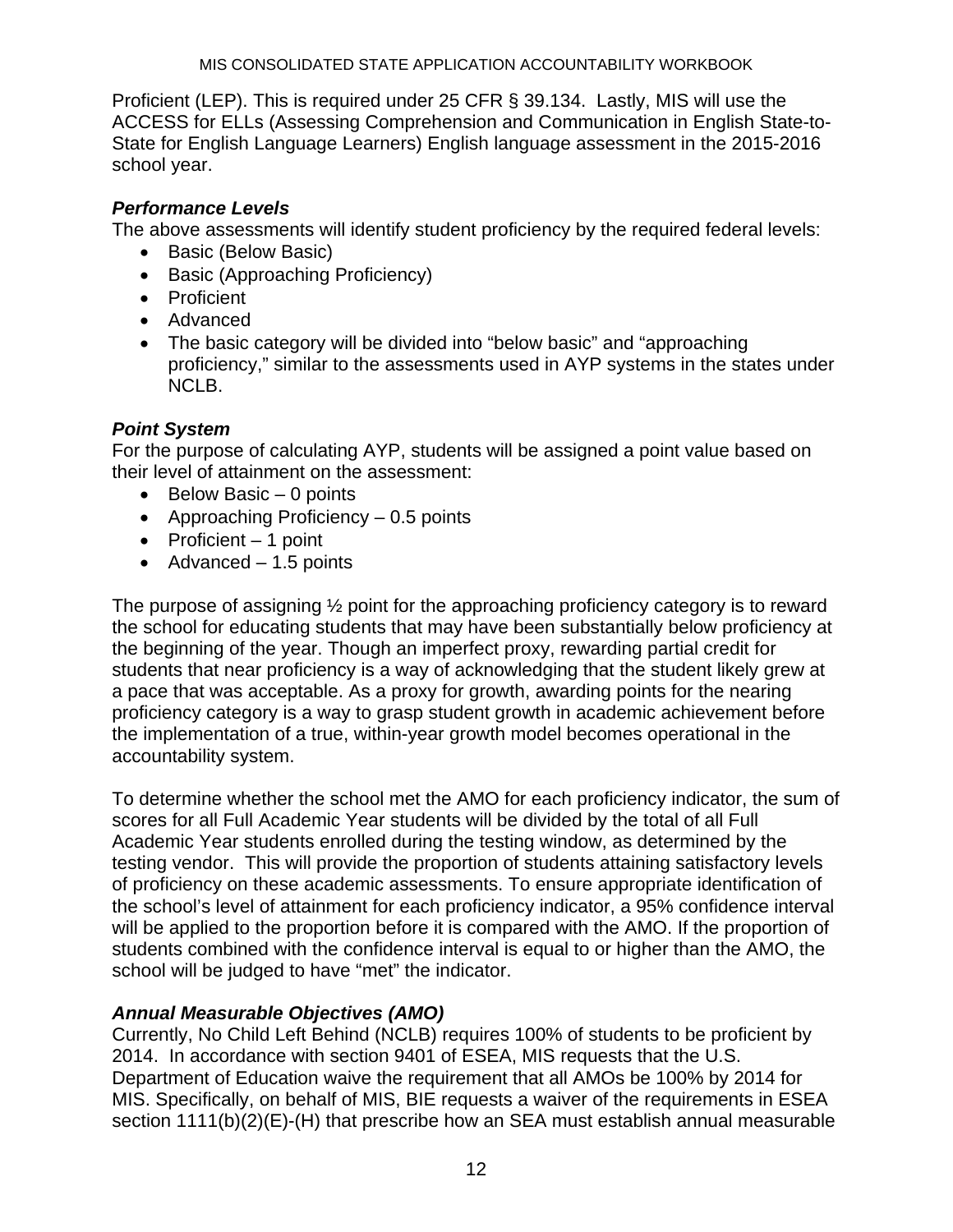#### MIS CONSOLIDATED STATE APPLICATION ACCOUNTABILITY WORKBOOK

objectives (AMOs) for determining adequate yearly progress (AYP) to ensure that all students meet or exceed the State's proficient level of academic achievement on the State's assessments in reading/language arts and mathematics no later than the end of the 2013–2014 school year. In accordance with the principles of Alternative Definition of AYP, MIS will also ask the Secretary of the Interior will waive 25 CFR § 30.107(b)(8).

MIS requests this waiver from the U.S. Department of Education to reset AMOs in reading/language arts and mathematics in order to provide meaningful goals that are used to guide support and improvement efforts for all MIS students and student subgroups. In their place, MIS will adopt the methodology offered by the U.S. Department of Education to states under ESEA Flexibility for computing a new beginning point, intermediate points, and terminal point for AMOs.

As such, MIS will use a model offered by the U.S. Department of Education to states under ESEA Flexibility to generate new AMOs for MIS under Alternate AYP. The concept involves a 50% reduction in non-proficient scoring over a six year period. Revised AMOs using the 2012-2013 data as a baseline will be created for Reading/Language Arts and Mathematics. New AMOs have been established for the Science academic content area, also based on the 2012-2013 test results.

MIS will establish new AMOs for MIS in mathematics and reading/language arts based on Northwest Education Association MAPS data from 2012-13 as the baseline. The new formula will seek to reduce 50% of the proficiency gap between MIS' student performance in each of these categories in the top quintile in mathematics and reading/language arts, respectively, across a six year time frame. The intermediate AMOs will be 1/6 of 50% of the gap, and the AMOs will increase each year.

The AMO for graduation rate will be 80%, which is a beneficial change from the typical 85% graduation rate. However, if the school significantly increases its graduation rate when compared with the prior year but fails to hit the AMO, the school will be judged to have "met" the graduation rate indicator. Significant is defined to mean an increase of at least 2% over the prior year.

#### *Conclusion*

Miccosukee Indian School has worked on the development of an Alternative Definition of AYP in recent years. In essence, new ground is being broken by MIS in seeking an alternative accountability system better matched to the needs of the MIS community. The work has been challenging, but well worth the effort.

Miccosukee Indian School has decided to utilize a phased approach to approval and adoption of alternative accountability systems, beginning with a simplified model and progressing to a more complex model over time. This approach potentially will yield immediate results and incorporate greater improvements in the accountability system in the long term.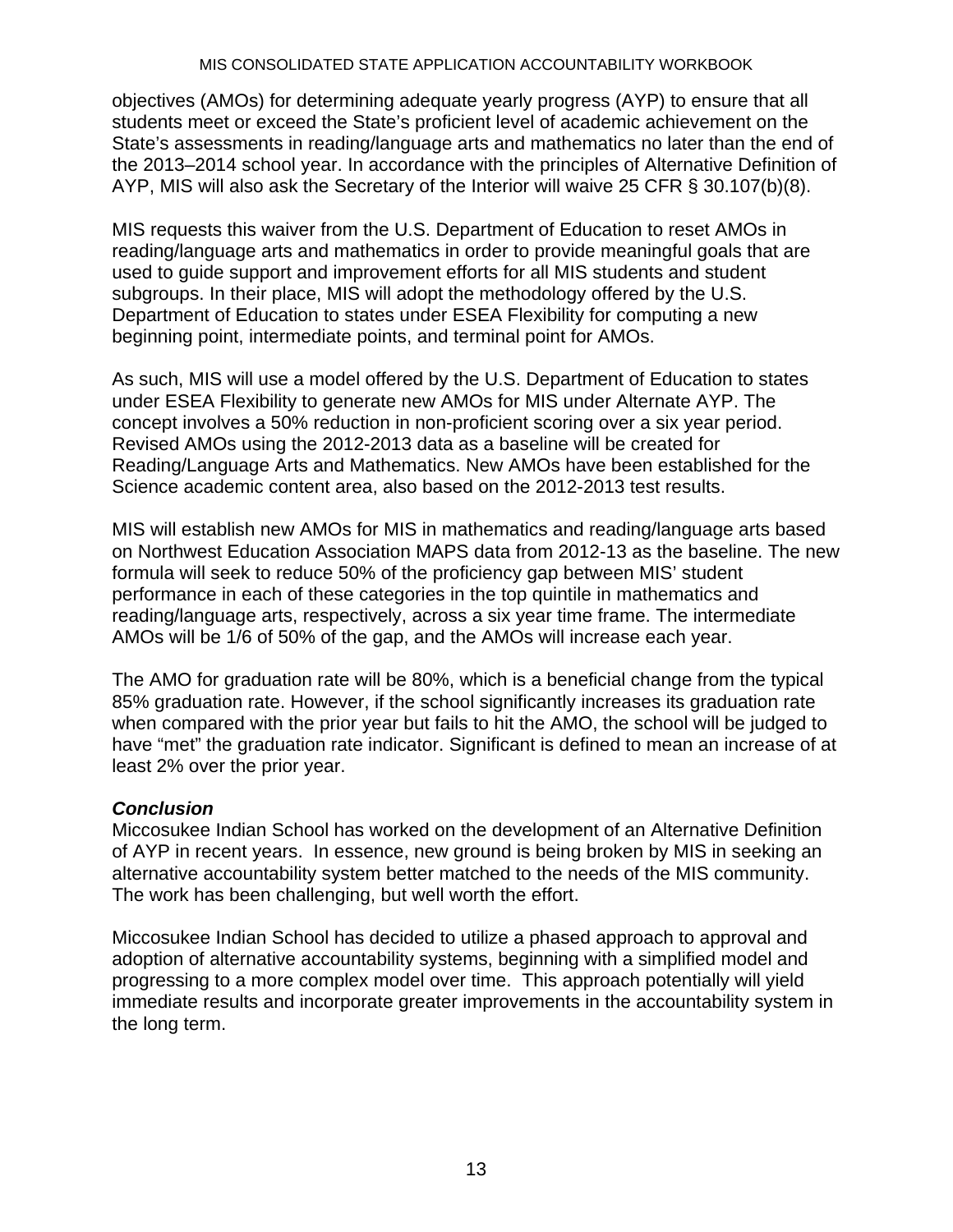#### **PRINCIPLE 1. A single statewide Accountability System applied to all public schools and LEAs.**

## **CRITICAL ELEMENT**

1.1 How does the State Accountability System include every public school and LEA in the State?

## **STATE RESPONSE AND STATE ACTIVITIES FOR MEETING REQUIREMENTS**

The school system affected by the Miccosukee accountability system consists of one school: Miccosukee Indian School. In accordance with ESEA and the Memorandum of Agreement between the U.S. Department of the Interior (BIE) and the U.S. Department of Education (12/3/2012), BIE-funded schools are also designated Local Education Agencies (LEA).

The Miccosukee Indian Tribe administers the Miccosukee Indian School (MIS) through its right to self-determination. Funding for the school is provided by the Bureau of Indian Education, and originates from the U.S. Department of the Interior (DOI) through the Indian Student Equalization Program (ISEP), and from the U.S. Department of Education (ED) under the Elementary and Secondary Education Act (ESEA) and the Individuals with Disabilities Education Act (IDEA).

Submission of this proposal for an Alternative Definition of AYP (Alternative AYP) is allowed under ESEA (§ 1116(g)(1)(B)) and 25 CFR §§ 30.104(b), 30.105-108, and justified by the Miccosukee's desire for its own academic content standards and assessments, separate from those of the state in which the school is located.

The Alternative AYP proposed in this workbook and placed before ED for review will apply to the Miccosukee Indian School – the one and only school controlled by the Miccosukee Indian Tribe.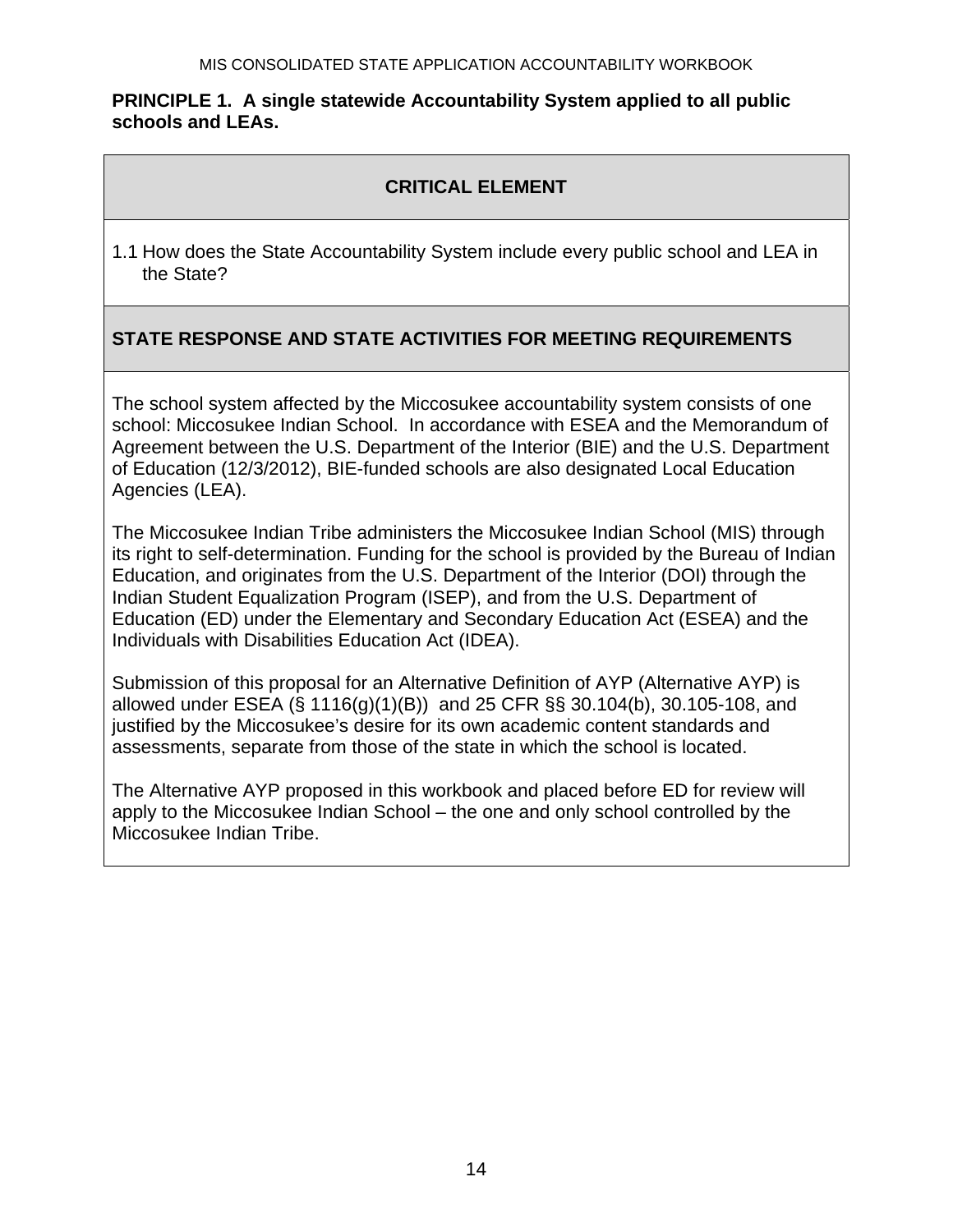1.2 How are all public schools and LEAs held to the same criteria when making an AYP determination?

#### **STATE RESPONSE AND STATE ACTIVITIES FOR MEETING REQUIREMENTS**

As there is only one school comprising the MIS school system and this Alternative AYP will be used for the issuance of accountability determinations on a yearly basis for MIS. All public schools and LEAs therefore will be held to the same criteria when making AYP determinations.

## **CRITICAL ELEMENT**

1.3 Does the State have, at a minimum, a definition of *basic*, *proficient* and *advanced* student achievement levels in reading/language arts and mathematics?

## **STATE RESPONSE AND STATE ACTIVITIES FOR MEETING REQUIREMENTS**

The accountability system will use the Smarter-Balanced Assessment Consortium (SBAC) assessments for the subjects of Mathematics and Reading/Language Arts, which are aligned with the Common Core State Standards.

The SBAC assessments satisfy the minimum requirements of the critical elements in that it produces Achievement Level Descriptors consistent with the federal reporting categories of *below basic (basic low)*, *basic (basic high)*, *proficient*, and *advanced*.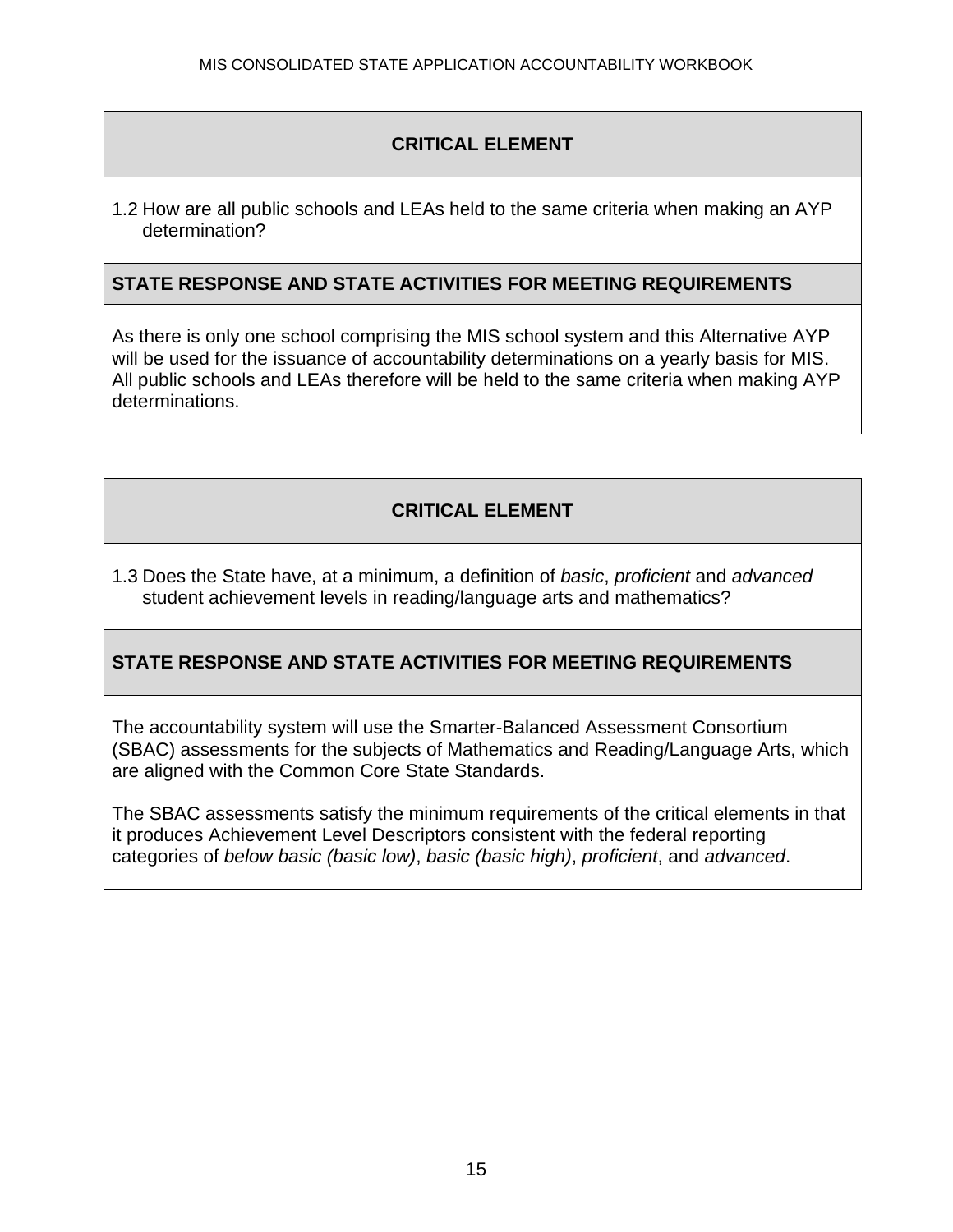1.4 How does the State provide accountability and adequate yearly progress decisions and information in a timely manner?

## **STATE RESPONSE AND STATE ACTIVITIES FOR MEETING REQUIREMENTS**

The assessments used for accountability by MIS will be administered in the Spring. During the school year, key student demographic data will be tracked by the BIE's Native American Student Information System (NASIS). Upon completion of the academic year for which AYP is to be determined, MIS will work with the BIE to ensure transmission of all data elements required for the timely processing and issuance of an AYP determination. The AYP determination will be issued no later than August 1 and MIS will take appropriate steps to ensure the community it serves is notified of the AYP determination and the meaning of the elements involved in its calculation.

- Throughout the School Year: Entry of Student Enrollment Data into NASIS
- Spring: Administration of Summative Assessments for Accountability
- July 1: Review of all data necessary for Report Cards and AYP
- July 15: Submission of data to the BIE for accountability
- August 1: BIE calculates AYP and issues a letter of determination to MIS
- August 31: MIS may submit appeals of the AYP determination to BIE
- September 15: BIE post Report Cards to BIE web site for Public Reporting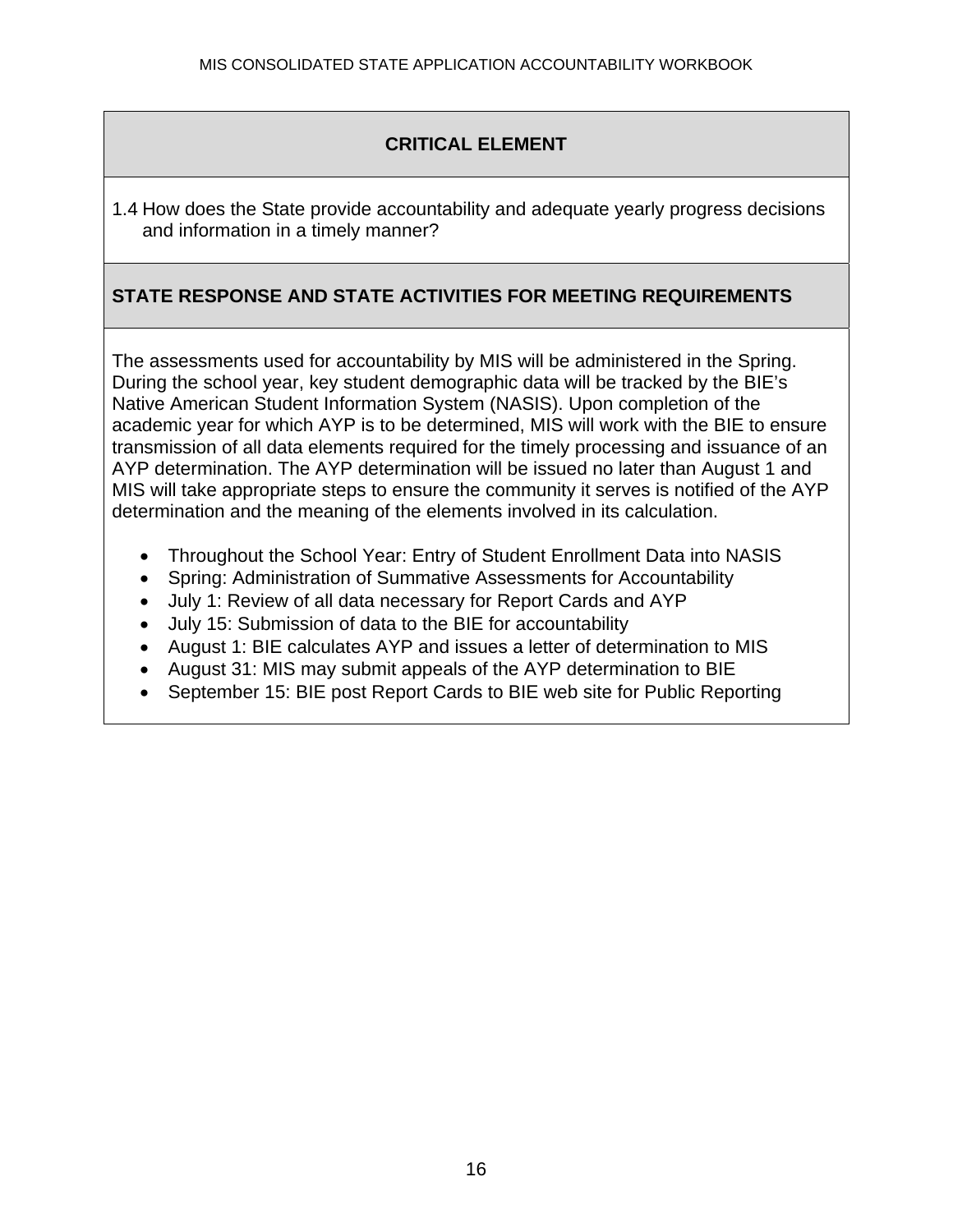1.5 Does the State Accountability System produce an annual State Report Card?

## **STATE RESPONSE AND STATE ACTIVITIES FOR MEETING REQUIREMENTS**

Yes, the State Accountability System produces an annual State Report Card. The BIE currently develops and posts annual State Report Cards and School Report Cards on its web site (www.BIE.edu). This includes AYP determinations as well as all indicators involved in the calculation of AYP for BIE schools.

The Report Card will report MIS performance on Alternative AYP Indicators for all statistically significant student sub-groups pursuant to ESEA, IDEA, and FERPA guidelines:

- Participation Rate (Mathematics and Reading/Language Arts)
- Proficiency Rates (Mathematics and Reading/Language Arts)
- K-8 Other Academic Indicator: Science Proficiency
- HS Other Academic Indicator: Adjusted Cohort Graduation Rate (ACGR)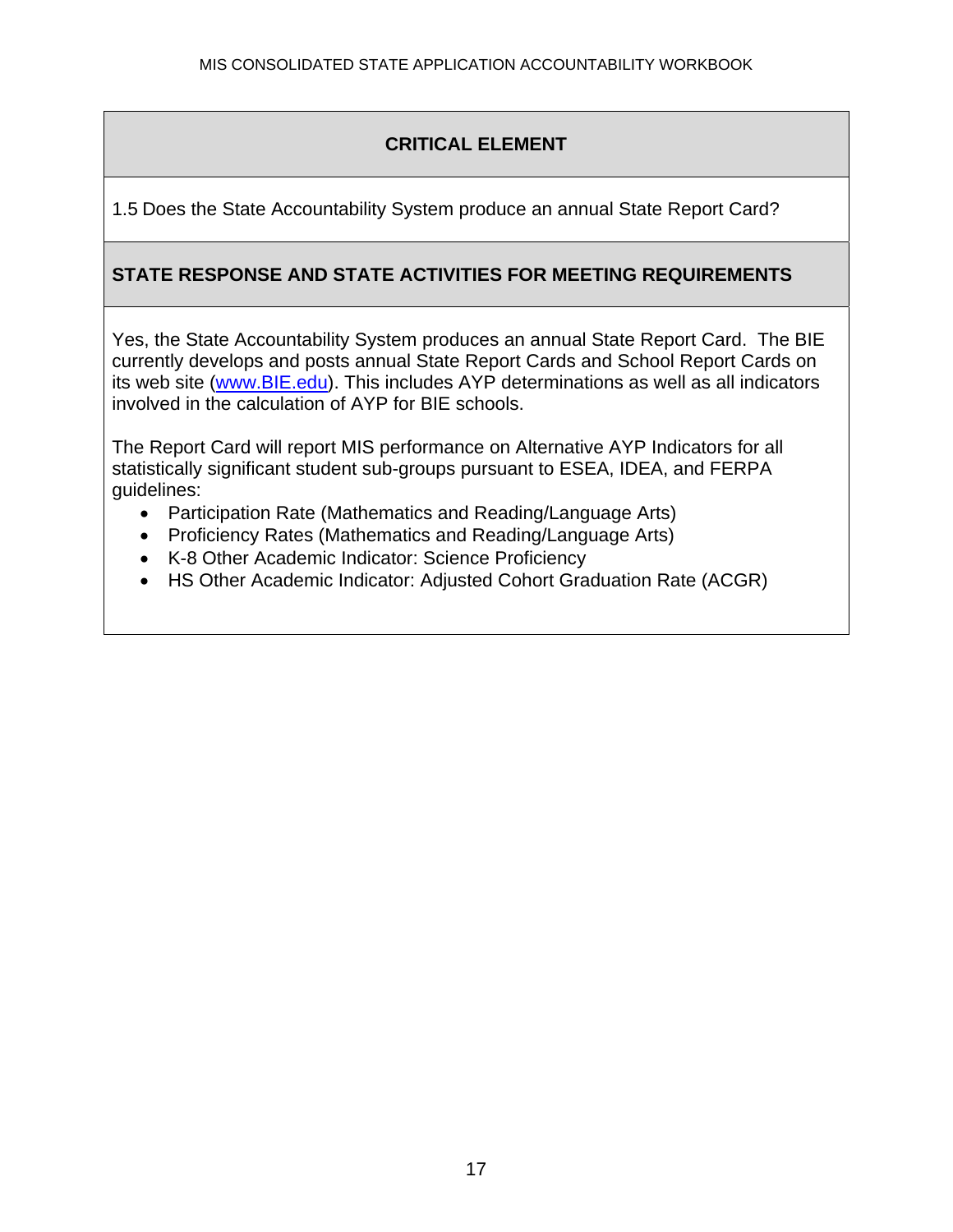1.6 How does the State Accountability System include rewards and sanctions for public schools and LEAs?

## **STATE RESPONSE AND STATE ACTIVITIES FOR MEETING REQUIREMENTS**

MIS has established a State Accountability System that includes rewards and sanctions for the single school in the system.

MIS engages in best practices as described in the NativeStar (IndiStar) indicators (see Attachment B). MIS uses NativeStar to track school improvement activities. MIS will use NativeStar to identify required practices corresponding with the existing BIE school improvement statuses:

- Adequate Yearly Progress and Alert Status
- School Improvement (Year 1 and Year 2) Status
- Corrective Action (Year 1 and Year 2) Status
- Restructuring

The rewards and sanctions proposed by MIS are ones that are currently-in place and being used by the school in response to differentiated recognition stemming from accountability determinations. When a school receives an AYP determination, it identifies weaknesses and strengths and engages in school improvement activities according to the AYP status and the needs of the school.

Further, MIS uses peer observations and reflections to improve teacher effectiveness in the classroom. Classroom observation is matched with student performance on academic assessments (short cycles and diagnostic tests as well as summative assessments). Based on performance over repeated observations, educators may be identified to receive awards or sanctions. Awards may include recognition by the school, cash awards, or other non-monetary incentives.

Sanctions are also in-place, and may include informal and formal items. If identified for assistance, educators may receive informal coaching, modeling of better instructional approaches, identification for additional training, the opportunity to observe and team teach, or be required to participate in specific school improvement activities. More formal sanctions may also be used – these may range from verbal and written documentation to contract non-renewal and dismissal.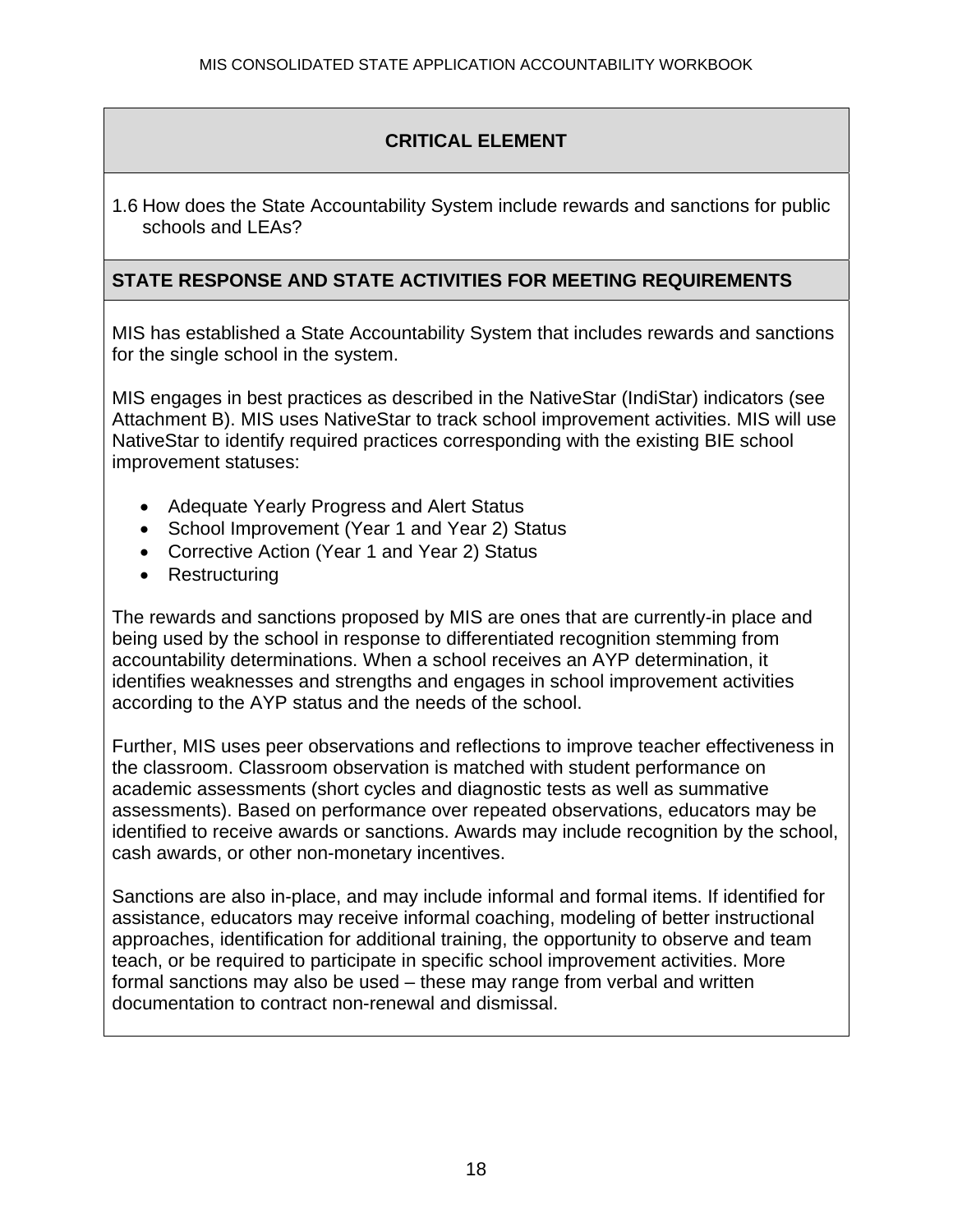## **PRINCIPLE 2. All students are included in the State Accountability System.**

## **CRITICAL ELEMENT**

2.1 How does the State Accountability System include all students in the State?

## **STATE RESPONSE AND STATE ACTIVITIES FOR MEETING REQUIREMENTS**

All students enrolled at the Miccosukee Indian School are members of the Miccosukee Indian Tribe. All students will participate in the Alternative AYP system.

By the Memorandum of Agreement between the U.S. Department of the Interior (BIE) and the U.S. Department of Education, the BIE will provide accountability determinations for the All Students, Limited English Proficient, and Students with Disabilities sub-groups, provided they meet the minimum number of observations required to produce a statistically reliable determination on each AYP indicator.

## **CRITICAL ELEMENT**

2.2 How does the State define "full academic year" for identifying students in AYP decisions?

## **STATE RESPONSE AND STATE ACTIVITIES FOR MEETING REQUIREMENTS**

MIS has defined a "full academic year" for determining which students are to be included in decisions about AYP beginning Fall 2013.

The definition of full academic year is all students whose enrollment is continuous and uninterrupted from August  $24<sup>st</sup>$  in the current school year through the testing administration period for the particular content area being tested. Students who generate ESEA, IDEA, and ISEP (i.e., Interior) funding are considered enrolled at the school. Students who meet this FAY criterion will generate observations for use in the AYP calculation.

The Participation Rate indicators, however, will be measured against all students enrolled at any point during the testing window.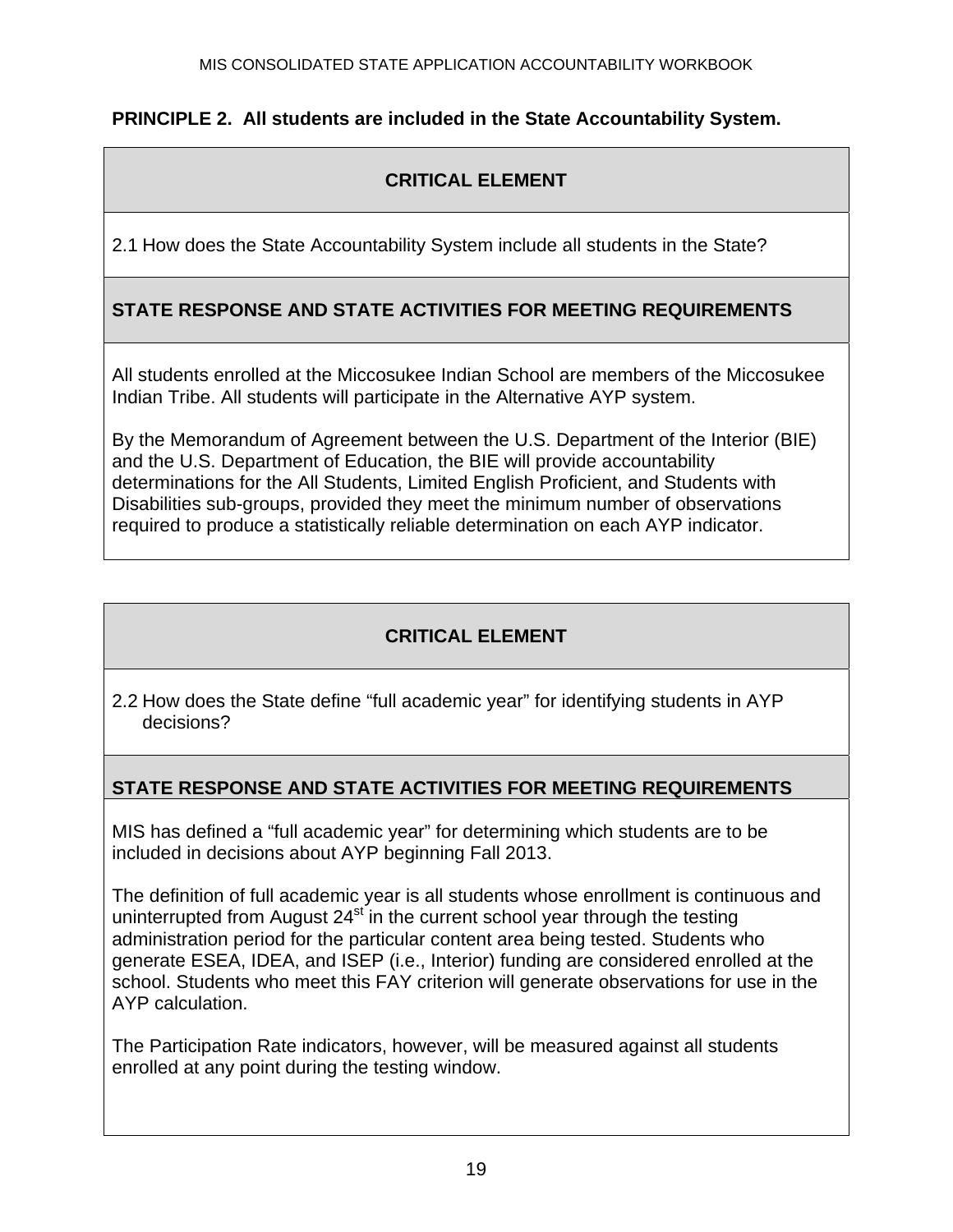2.3 How does the State Accountability System determine which students have attended the same public school and/or LEA for a full academic year?

## **STATE RESPONSE AND STATE ACTIVITIES FOR MEETING REQUIREMENTS**

MIS uses the NASIS system for tracking student enrollments. NASIS will be the system of record for the purpose of determining FAY and eligibility for consideration in the AYP determination.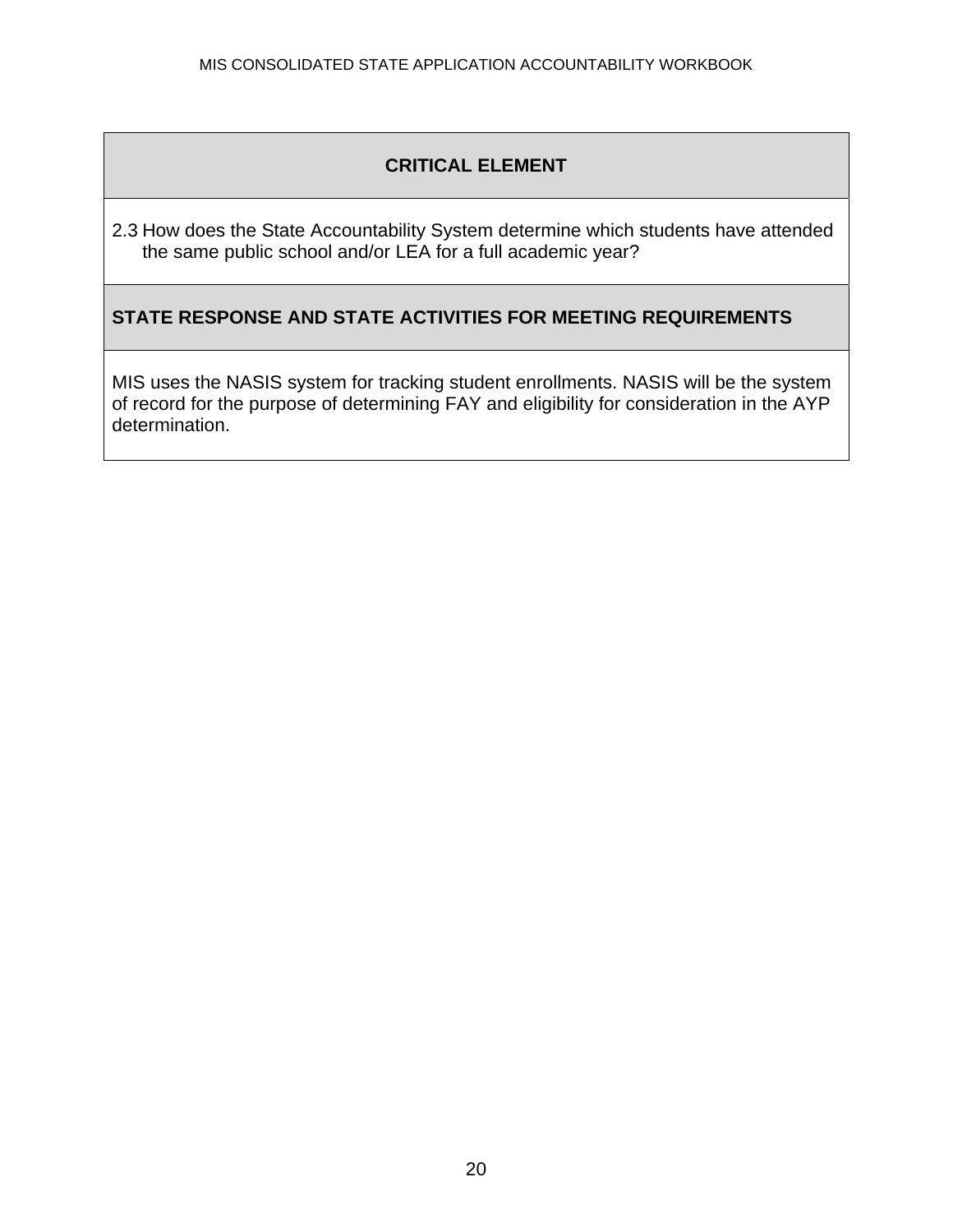**PRINCIPLE 3. State definition of AYP is based on expectations for growth in student achievement that is continuous and substantial, such that all students are proficient in reading/language arts and mathematics no later than 2013-2014.** 

## **CRITICAL ELEMENT**

3.1 How does the State's definition of adequate yearly progress require all students to be proficient in reading/language arts and mathematics by the 2013-2014 academic year?

## **STATE RESPONSE AND STATE ACTIVITIES FOR MEETING REQUIREMENTS**

MIS' accountability workbook will use the AMO methodology approved by the U.S. Department of Education for the purpose of making determinations of AYP.

MIS and the BIE will calculate AYP based on a 50% reduction in students scoring nonproficient over a six year period. Revised AMOs using the 2012-2013 assessment data (i.e., Northwest Education Association MAPS) as a baseline were created for Reading/Language Arts and Mathematics. New AMOs were established for the Science academic content area, also based on the 2012-2013 test results.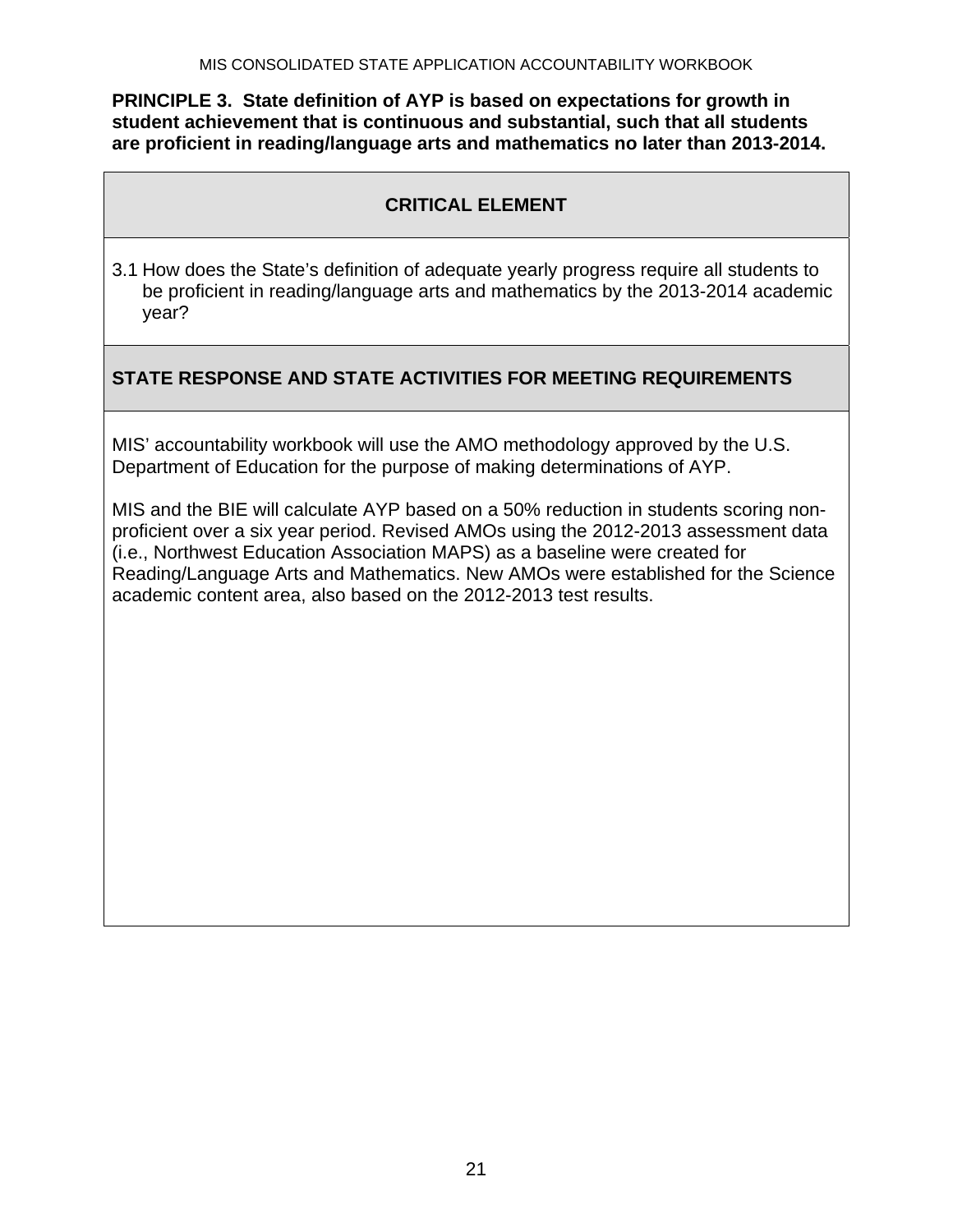| Annual Measurable Objectives (With Half Points Awarded) |                             |                    |                    |                               |                    |                    |                               |  |  |  |
|---------------------------------------------------------|-----------------------------|--------------------|--------------------|-------------------------------|--------------------|--------------------|-------------------------------|--|--|--|
| <b>Academic Content</b><br>Area                         | <b>Baseline</b><br>SY 12-13 | Year 1<br>SY 13-14 | Year 2<br>SY 14-15 | Year <sub>3</sub><br>SY 15-16 | Year 4<br>SY 16-17 | Year 5<br>SY 17-18 | Year <sub>6</sub><br>SY 18-19 |  |  |  |
| <b>Mathematics</b>                                      | 61.5%                       | 64.7%              | 67.9%              | 71.1%                         | 74.3%              | 77.5%              | 80.7%                         |  |  |  |
| Reading/Language                                        |                             |                    |                    |                               |                    |                    |                               |  |  |  |
| Arts                                                    | 74.7%                       | 76.8%              | 78.9%              | 81.0%                         | 83.1%              | 85.3%              | 87.4%                         |  |  |  |
| Science                                                 | 69.0%                       | 71.6%              | 74.2%              | 76.8%                         | 79.4%              | 81.9%              | 84.5%                         |  |  |  |

# **MIS Alternative AYP AMOs Trajectory**

The creation of a new baseline for Annual Measurable Objectives (AMOs) is consistent with the model approved by the U.S. Department of Education for States to use under ESEA Flexibility. The BIE will use SY 2012-2013 assessment data as the baseline for implementation of Alternate AYP starting with SY 2013-2014. The increments for Mathematics, Reading and Science are 3.2%, 2.1%, and 2.6, respectively. AMOs will be revised after baseline data is gathered from the new consortia assessments.

The same AMOs will be applied to all sub-groups.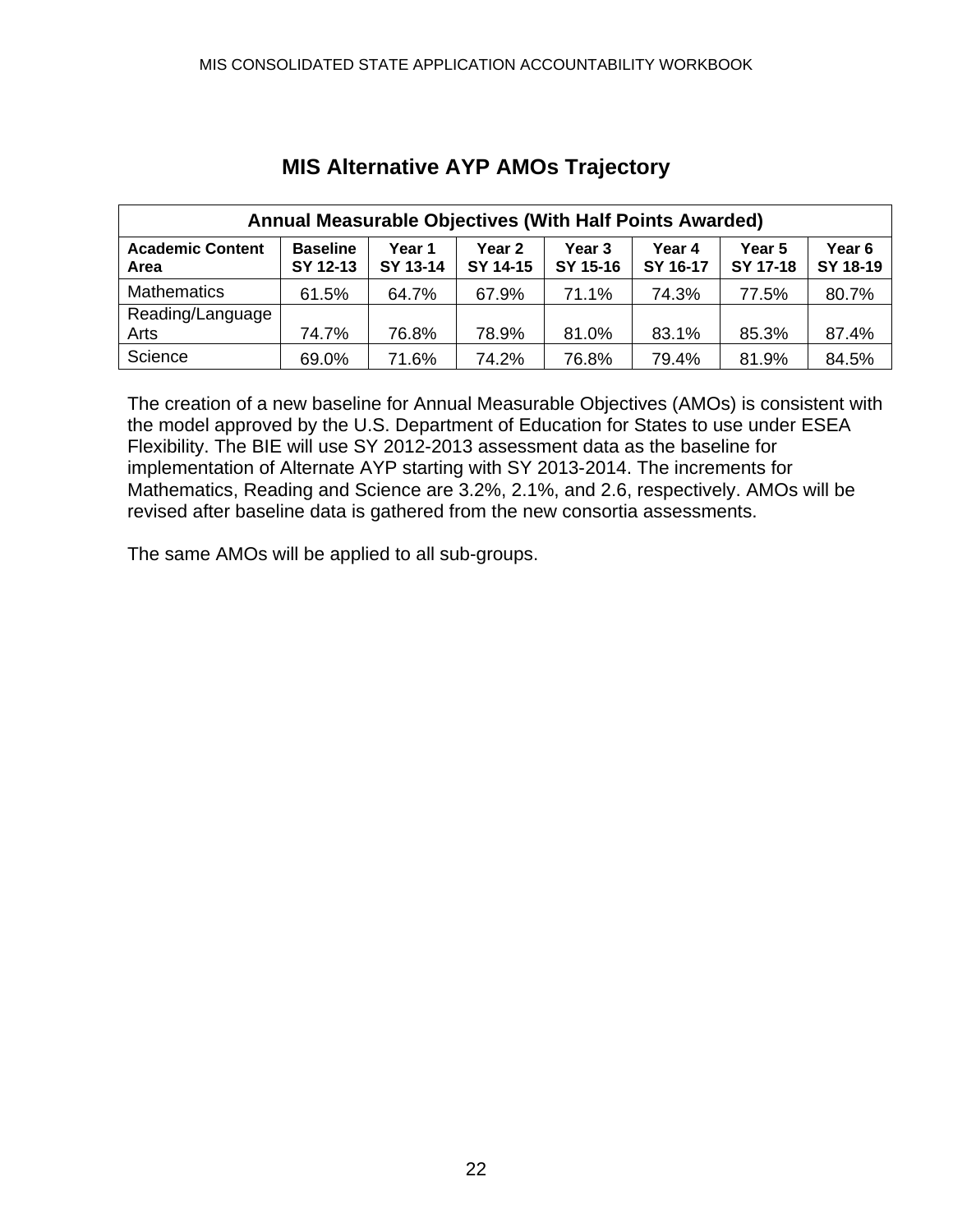3.2 How does the State Accountability System determine whether each student subgroup, public school, and LEA makes AYP?

#### **STATE RESPONSE AND STATE ACTIVITIES FOR MEETING REQUIREMENTS**

Only one school will participate in Alternative AYP under this proposal. MIS will be held accountable at the school level and for the inclusion of all of its students in the Alternative AYP system. This includes all students regardless of sub-group status.

NASIS will be the system of record for determining students' sub-group membership, and each student's eligibility. Sub-group status will be verified by the BIE based upon information provided by MIS in NASIS.

## **CRITICAL ELEMENT**

3.2a What is the State's starting point for calculating Adequate Yearly Progress?

## **STATE RESPONSE AND STATE ACTIVITIES FOR MEETING REQUIREMENTS**

MIS will use a model approved by the U.S. Department of Education for States to use under ESEA Flexibility.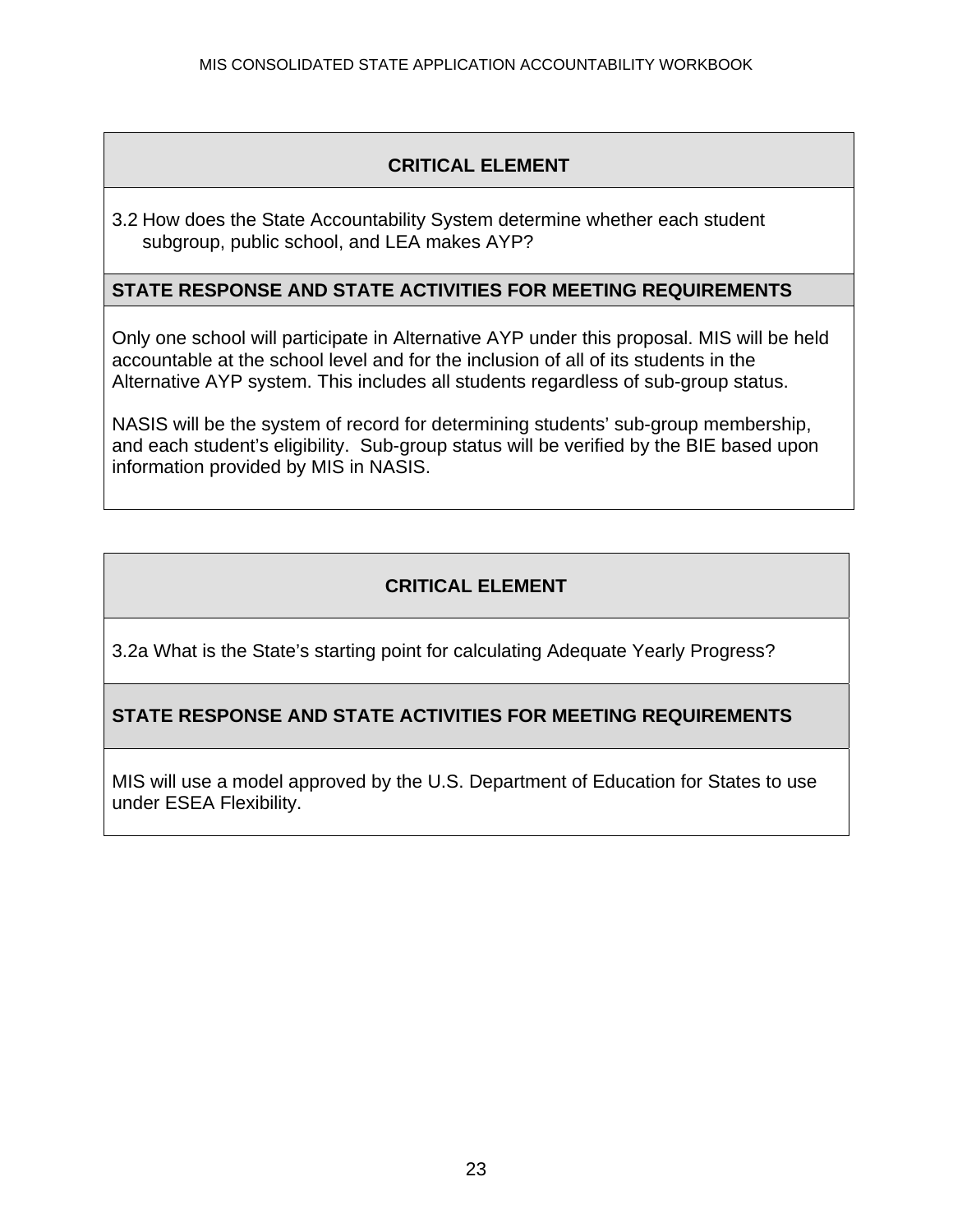3.2b What are the State's annual measurable objectives for determining adequate yearly progress?

## **STATE RESPONSE AND STATE ACTIVITIES FOR MEETING REQUIREMENTS**

MIS will use a model approved by the U.S. Department of Education for States to use under ESEA Flexibility.

## **CRITICAL ELEMENT**

3.2c What are the State's intermediate goals for determining adequate yearly progress?

## **STATE RESPONSE AND STATE ACTIVITIES FOR MEETING REQUIREMENTS**

MIS will use a model approved by the U.S. Department of Education for States to use under ESEA Flexibility.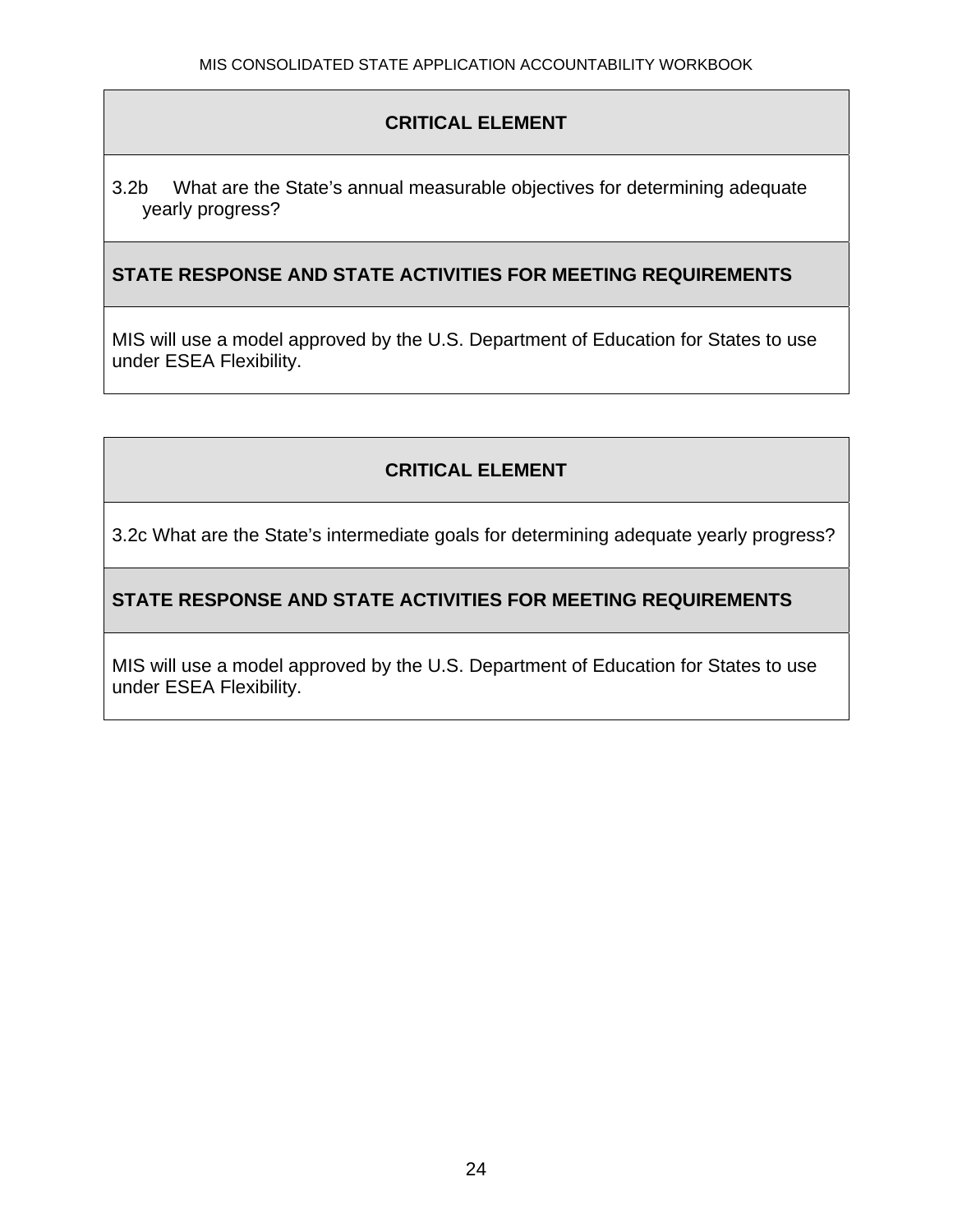#### **PRINCIPLE 4. State makes annual decisions about the achievement of all public schools and LEAs.**

## **CRITICAL ELEMENT**

4.1 How does the State Accountability System make an annual determination of whether each public school and LEA in the State made AYP?

## **STATE RESPONSE AND STATE ACTIVITIES FOR MEETING REQUIREMENTS**

AYP decisions for MIS will be made in the traditional method utilized under No Child Left Behind: To be judged as making Adequate Yearly Progress, MIS will have to meet all performance indicators for all sub-groups attaining the minimum number of observations for statistical reliability and meeting the Annual Measurable Objective for each indicator.

Alternatively, if a subgroup of students in a school falls short of the AYP target, the school can still meet AYP if (a) the percentage of students who score below the proficient level is decreased by 10% from the year before, and (b) there is improvement for that subgroup on other indicators.

For proficiency indicators, a 95% confidence interval will be applied consistent with its usage in state accountability systems. A 95% confidence interval decreases the likelihood of errors in identifying indicator performance.

Set AMOs for participation rate and graduation rate will be defined and used for accountability purposes. For these indicators, a confidence interval is not appropriate or necessary.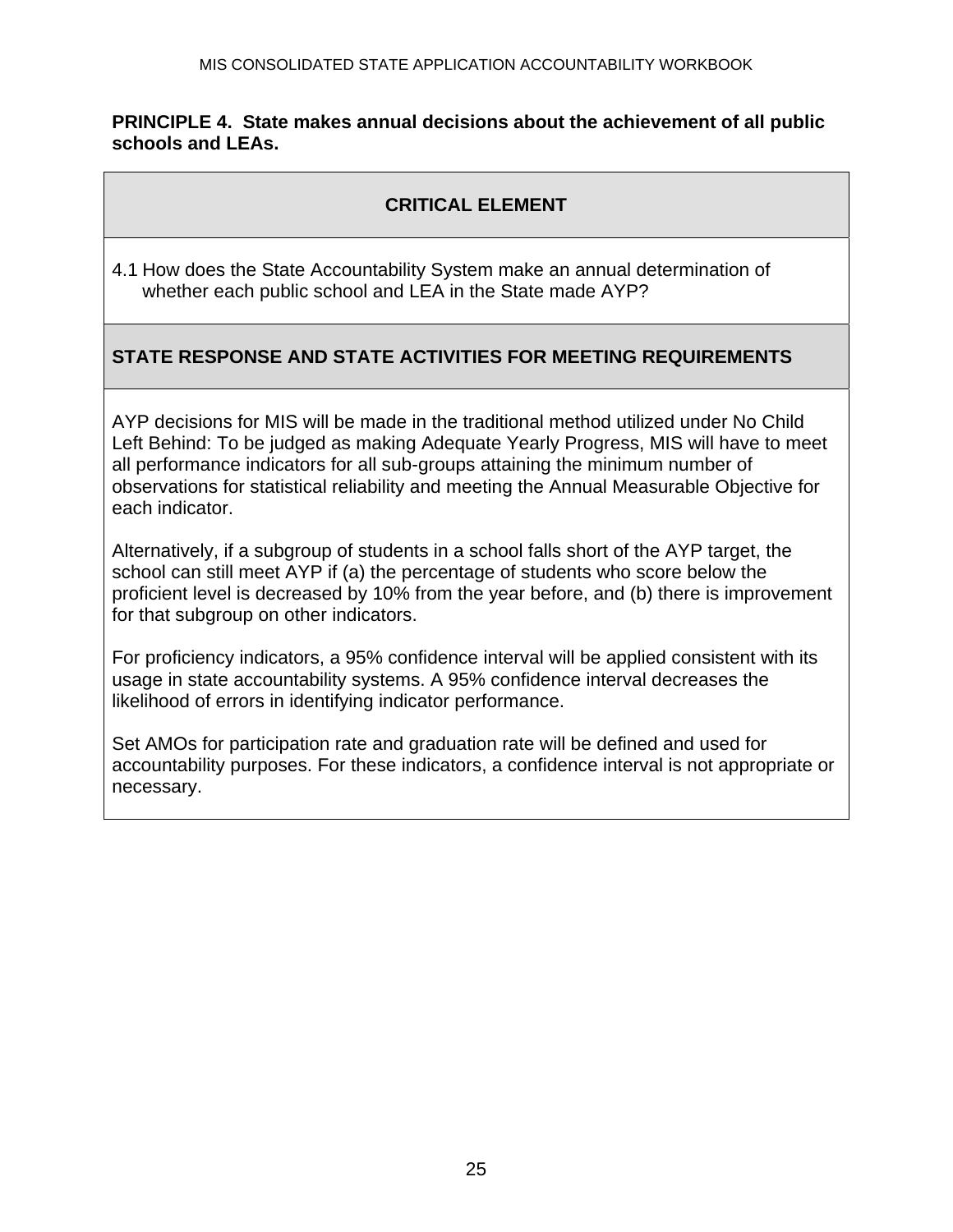#### **PRINCIPLE 5. All public schools and LEAs are held accountable for the achievement of individual subgroups.**

## **CRITICAL ELEMENT**

5.1 How does the definition of adequate yearly progress include all the required student subgroups?

## **STATE RESPONSE AND STATE ACTIVITIES FOR MEETING REQUIREMENTS**

MIS will identify student enrollments and sub-group eligibility using NASIS. Verification of these enrollment records will be performed by the BIE in conjunction with the data reported by MIS for accountability purposes.

## **CRITICAL ELEMENT**

5.2 How are public schools and LEAs held accountable for the progress of student subgroups in the determination of adequate yearly progress?

## **STATE RESPONSE AND STATE ACTIVITIES FOR MEETING REQUIREMENTS**

All sub-groups will be expected to perform in terms of academic achievement as measured against the same AMOs as the All Students group. Failure of sub-groups to meet indicator performance will be identified as such in the issuance of the AYP determination.

When sub-group indicator performance is unsatisfactory, MIS will engage in NativeStar school improvement activities that will address the improvement of performance by students included in the appropriate sub-group.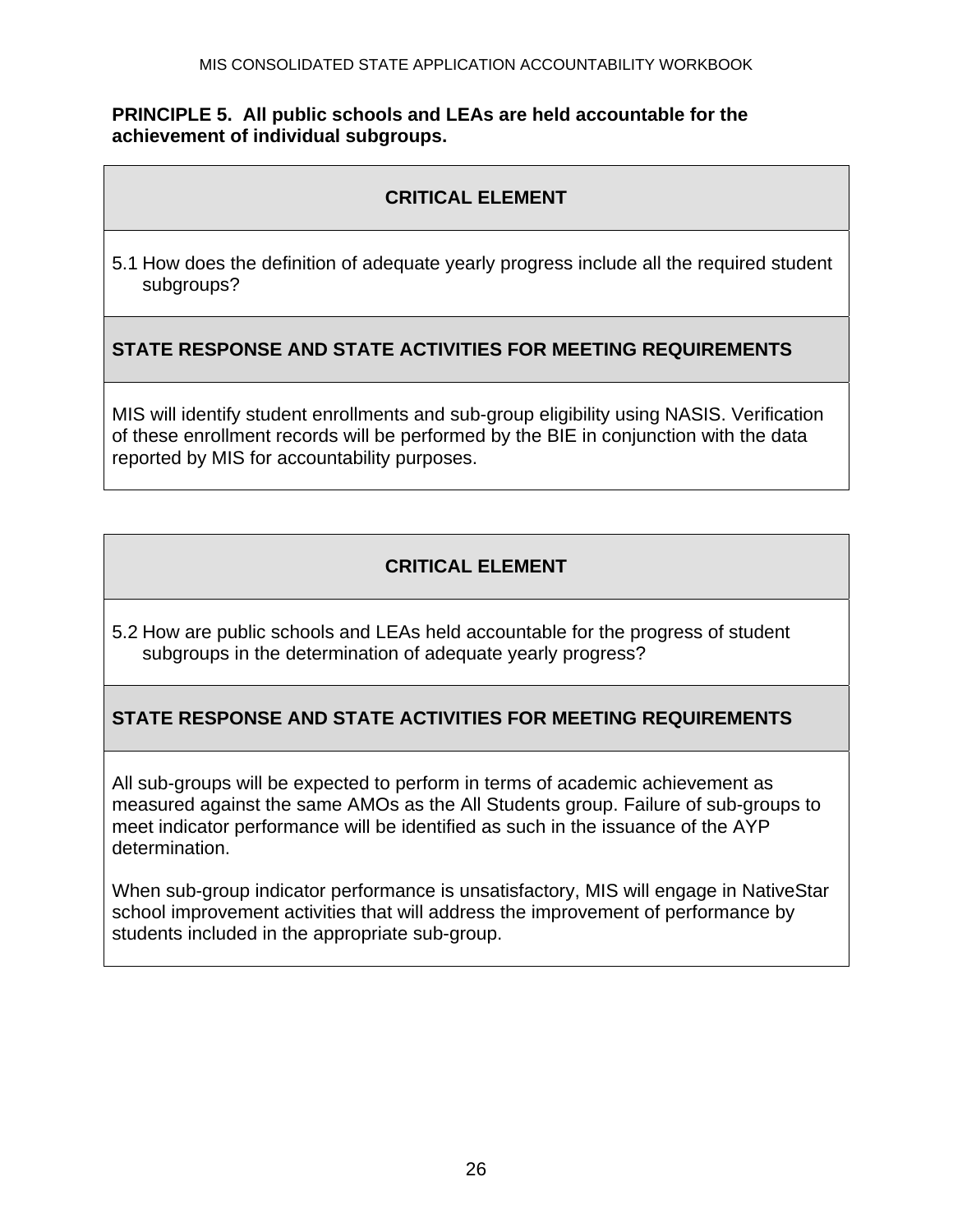5.3 How are students with disabilities included in the State's definition of adequate yearly progress?

## **STATE RESPONSE AND STATE ACTIVITIES FOR MEETING REQUIREMENTS**

All students with disabilities will be appropriately assessed, according to their individual needs. As necessary, MIS will procure additional DLM assessments to address the needs of students with the most significantly cognitive disabilities where assessment by alternate standards is concerned. The mainline assessments provided by SBAC for Mathematics and Reading/Language Arts will include a wide range of accommodations appropriate for students requiring them for their Individualized Education Program (IEP) or for their 504 accessibility needs.

For all students requiring assessment with accommodations or against alternate academic achievement standards, each student will be identified as requiring such accommodation or alternate assessment in their Individualized Education Program or 504 plan in NASIS. MIS will record the students' needs in NASIS and, upon request, present this information to the BIE to verify that students were appropriately assessed.

The appropriate assessment for use with Students with Disabilities or requiring 504 accommodations will be counted toward MIS' participation rate indicators. For subgroups attaining the minimum number of students for inclusion in the accountability determination, a determination will be issued for the qualifying proficiency indicator.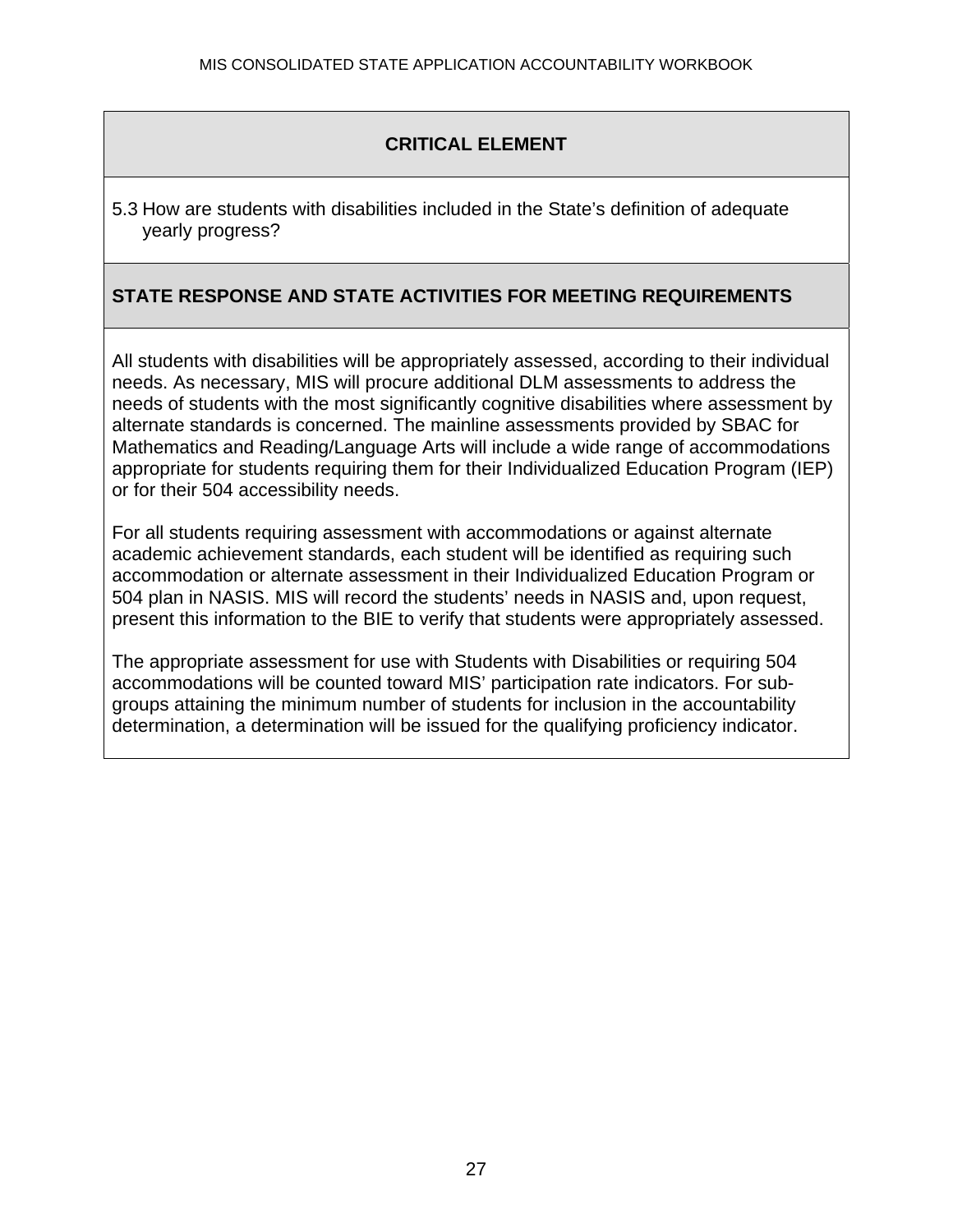5.4 How are students with limited English proficiency included in the State's definition of adequate yearly progress?

#### **STATE RESPONSE AND STATE ACTIVITIES FOR MEETING REQUIREMENTS**

All LEP students enrolled during the testing window at MIS will be assessed for accountability purposes. Students will be considered formerly LEP starting the year after they exit active participation in the LEP program and extending to the end of the next subsequent year (LEP, LEP Monitoring Year 1, and LEP Monitoring Year 2).

Identification of LEP status by MIS will be reflected in NASIS and verified by the BIE in the students' enrollment records.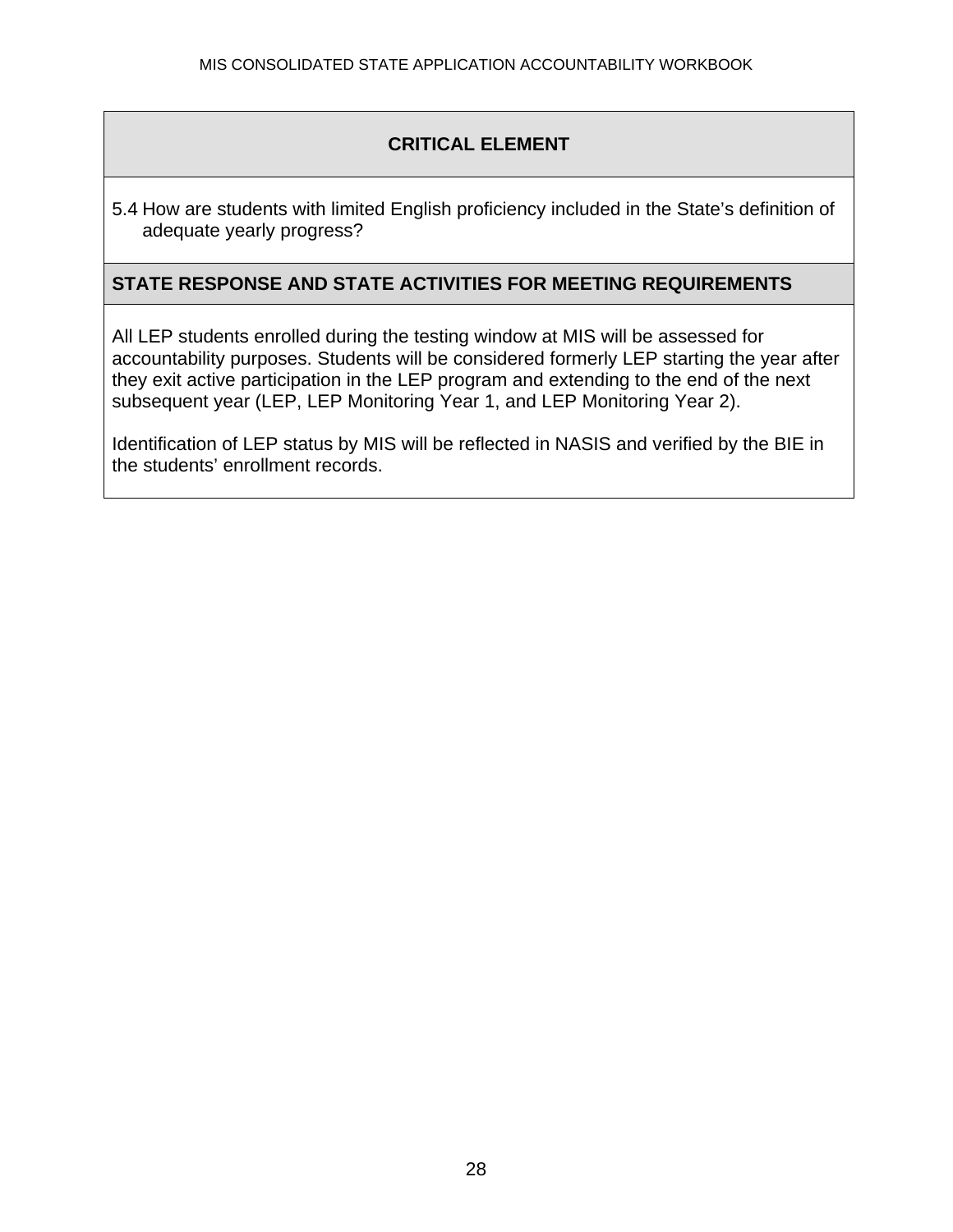5.5 What is the State's definition of the minimum number of students in a subgroup required for reporting purposes? For accountability purposes?

#### **STATE RESPONSE AND STATE ACTIVITIES FOR MEETING REQUIREMENTS**

MIS will establish 15 as the minimum number (minimum n) of students required to ensure statistical reliability for proficiency and behavioral indicators. Fifteen students that qualify as Full Academic Year are required to perform indicator evaluations for proficiency and graduation rate (cohort) purposes.

For participation rate, as all students are expected to test that are enrolled during the testing window, there is no minimum number required to perform the calculation. It is extremely unlikely that fewer than 15 students will be enrolled during the testing window.

The average number of test scores reported for the last five years at MIS is 85. During the same period of time, the identification of Limited English Proficient students has not been consistent. With SY 2015-16, MIS will use the World-class Instructional Design and Assessment (WIDA) to determine students' level of English proficiency. This information will be captured and reported with their enrollment data in NASIS.

For the same five year period of time, the average number of students testing that were also receiving Special Education services is 13, with the minimum number identified being 9 and the maximum being 21. Proficiency (as a ratio of the SWD population) is highly variable due to the low number of students in the sub-group. It is appropriate to impose 15 as a minimum number to avoid issues related to widely varying test results across years that both produce artificially low scores as well as ones that are artificially high.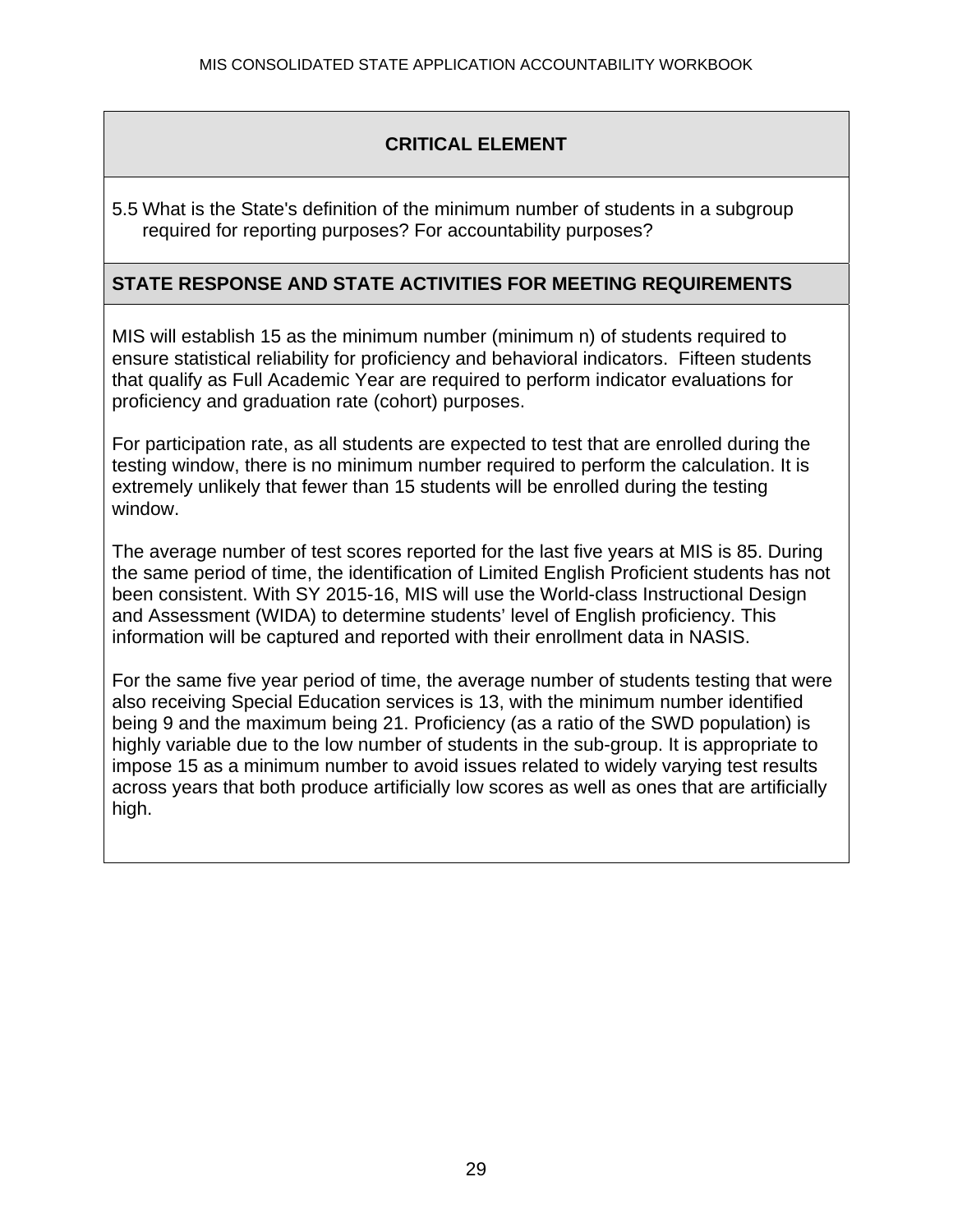5.6 How does the State Accountability System protect the privacy of students when reporting results and when determining AYP?

## **STATE RESPONSE AND STATE ACTIVITIES FOR MEETING REQUIREMENTS**

The BIE reports an Annual Report Card on behalf of all of its schools. For FERPA compliance, cell sizes less than 10 students are suppressed for public reporting.

For AYP reporting, indicator performance is listed as "N/A" both internally and for purposes of public reporting when an insufficient number of students would jeopardize privacy.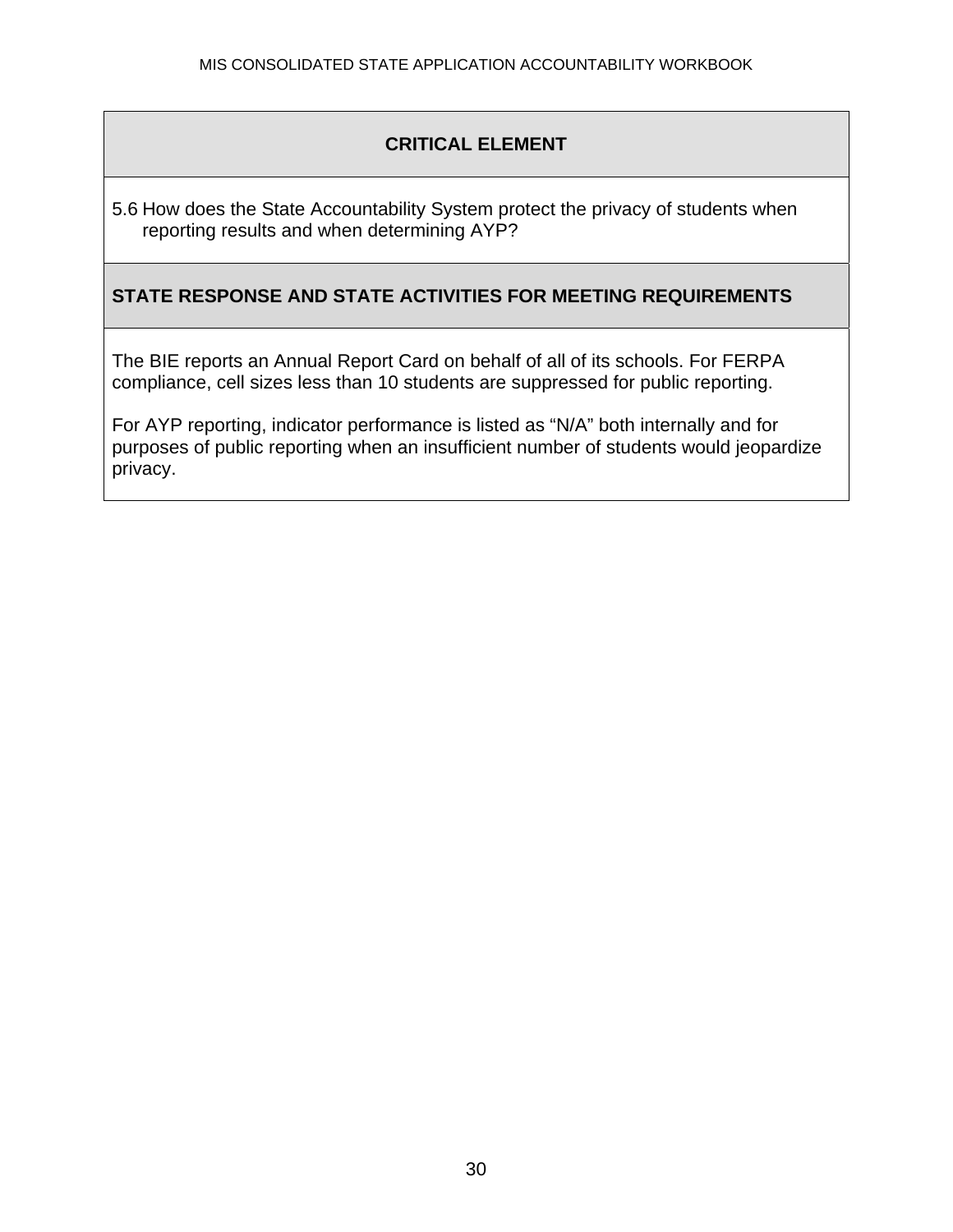#### **PRINCIPLE 6. State definition of AYP is based primarily on the State's academic assessments.**

#### **CRITICAL ELEMENT**

6.1 How is the State's definition of adequate yearly progress based primarily on academic assessments?

#### **STATE RESPONSE AND STATE ACTIVITIES FOR MEETING REQUIREMENTS**

MIS' Alternative AYP proposal evaluates indicator performance on Mathematics, Reading/Language Arts, and Science for AYP determinations. The Science assessment is used as the Other Academic Indicator (OAI) in place of Attendance in elementary grades.

Between Participation in assessments and Proficiency on assessments as an indicator, three different assessments are used as the basis for making AYP determinations. The remaining indicator, Graduation Rate, is required for use as the OAI in high school by the U.S. Department of Education. Academic assessments are the primary basis for determinations of AYP under the Miccosukee Alternative AYP proposal.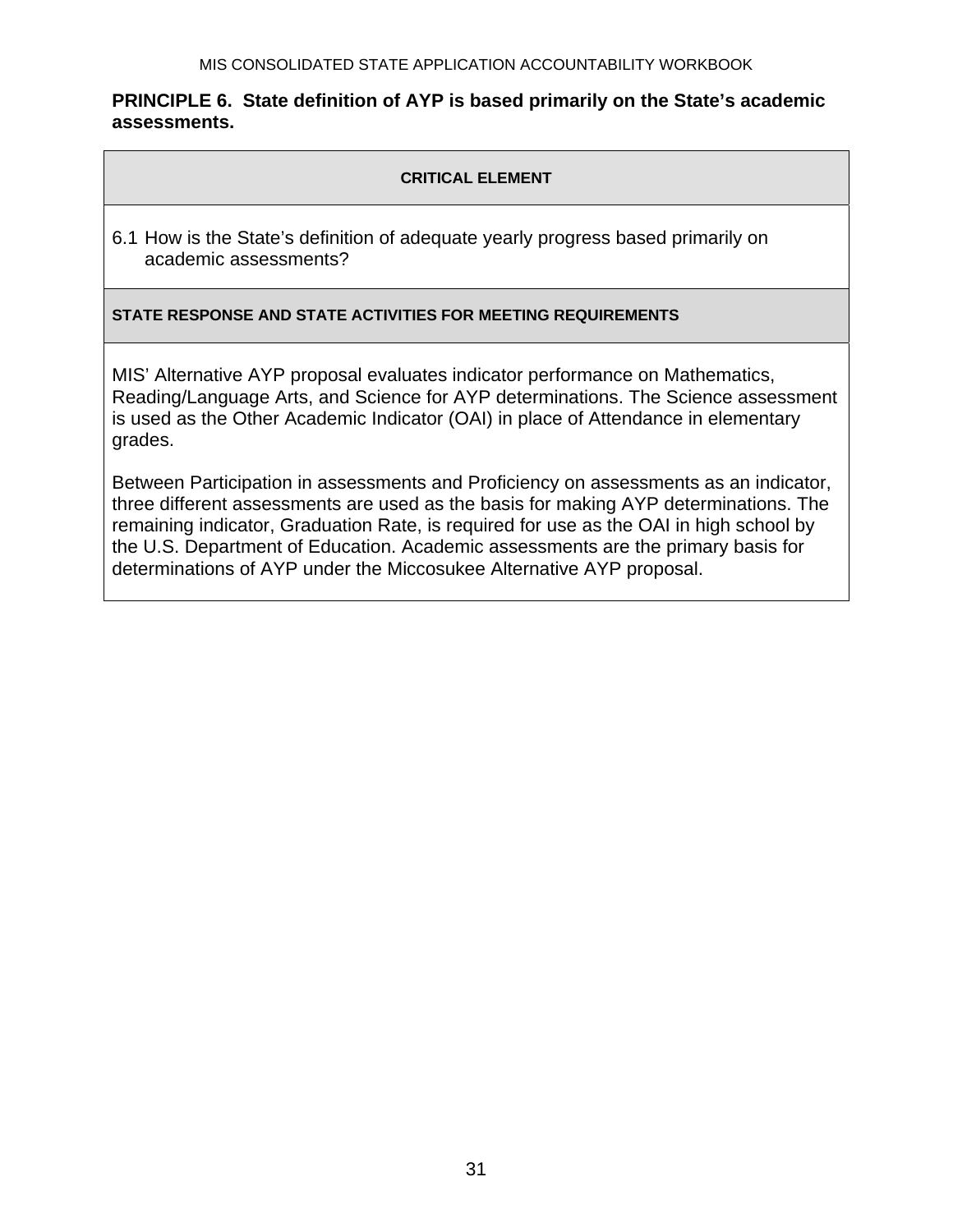**PRINCIPLE 7. State definition of AYP includes graduation rates for public High schools and an additional indicator selected by the State for public Middle and public Elementary schools (such as attendance rates).** 

## **CRITICAL ELEMENT**

7.1 What is the State definition for the public high school graduation rate?

## **STATE RESPONSE AND STATE ACTIVITIES FOR MEETING REQUIREMENTS**

MIS will use the 4-year Adjusted Cohort Graduation Rate as the basis of making AYP determinations. This is the rate required for accountability and reporting purposes by the U.S. Department of Education.

MIS defines a graduate as a student receiving a regular high school diploma. For the ACGR calculation, the diploma must be awarded no later than the end of the summer of their fourth year in high school. That is, all first time ninth graders are expected to have graduated by four years later.

Students are identified into the appropriate cohort ("Class of") using the NASIS system, based on when they first entered the ninth grade. Students that transfer into MIS will be placed in cohort based on when they first entered the ninth grade, regardless of which school they attended. Students who transfer out or die prior to the cohort's graduation date are removed from the cohort pool.

The cohort pool, therefore, is comprised of students that graduate, students who do not graduate but are continuing in school, and students that have dropped-out. The cohort pool is divided into the number of cohort graduates to determine the ACGR for accountability and reporting purposes.

Certificates of participation or attendance, GEDs, or Special Education programs terminating short of a regular diploma are not counted as graduates.

Students that graduate early or with an endorsed diploma (one that also satisfies the state's requirements to merit their endorsement) are also counted as graduates with their cohort pool.

The AMO for graduation rate will be 80%. However, if the school significantly increases its graduation rate when compared with the prior year but fails to hit the AMO, the school will be judged to have "met" the graduation rate indicator. Significant is defined to mean an increase of at least 2% over the prior year.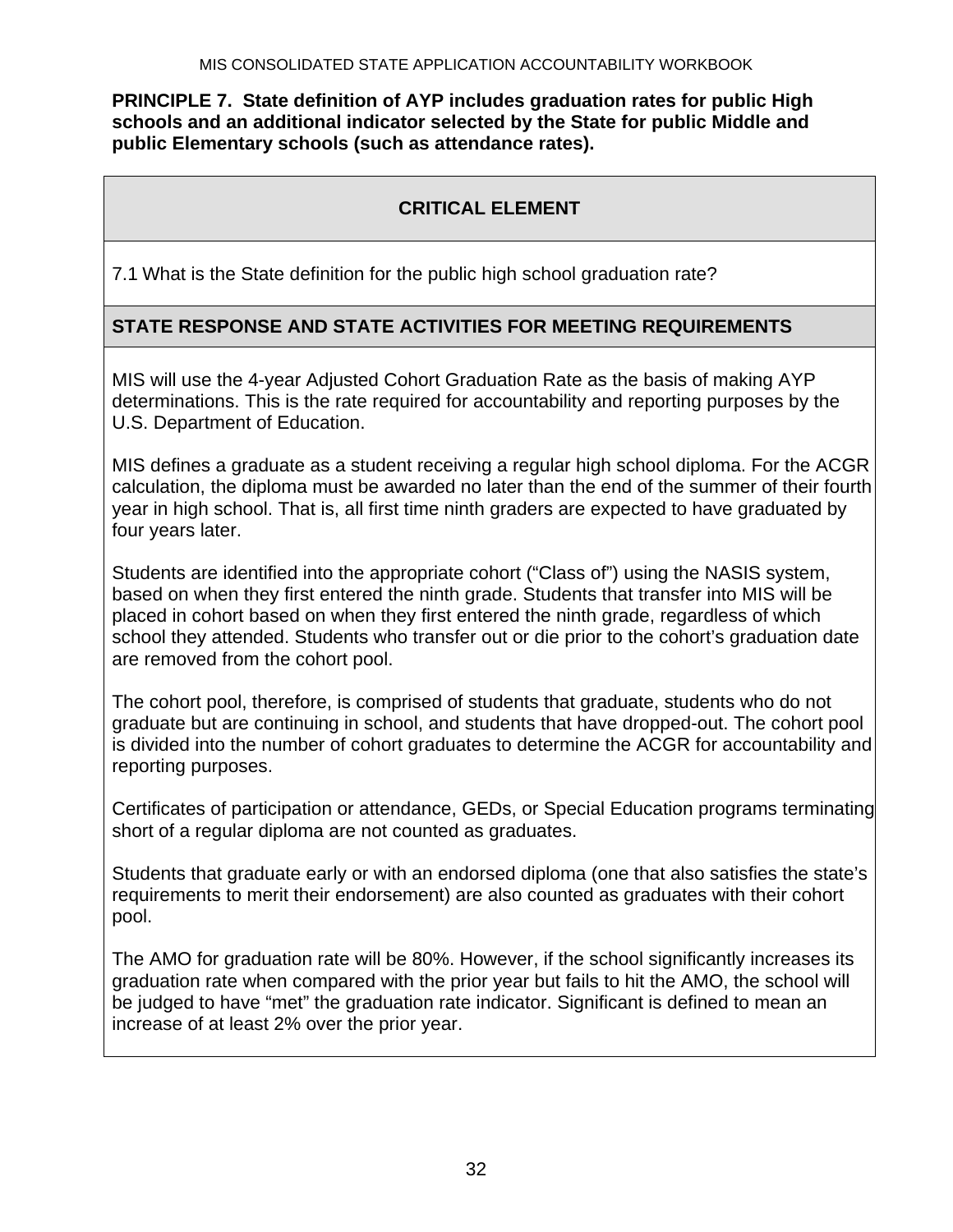7.2 What is the State's additional academic indicator for public elementary schools for the definition of AYP? For public middle schools for the definition of AYP?

## **STATE RESPONSE AND STATE ACTIVITIES FOR MEETING REQUIREMENTS**

MIS will use the academic content area of Science for its Other Academic Indicator for K-8 AYP determinations. MIS has consistently used the Iowa Test of Basic Skills (ITBS). MIS has implemented an academic curriculum and testing system for science that is aligned. The assessment itself is an appropriate instrument to determine students' achievement levels relative to the academic content standards.

AMOs are included in 3.1 and have been generated using the methodology approved by the U.S. Department of Education.

As Common Core State Standards, Next Generation Science Standards, and assessments become available, MIS will switch to these standards and assessments for accountability purpose as soon as practicable.

## **CRITICAL ELEMENT**

7.3 Are the State's academic indicators valid and reliable?

## **STATE RESPONSE AND STATE ACTIVITIES FOR MEETING REQUIREMENTS**

MIS has reformulated its Alternative AYP proposal to reflect options for accountability that have been approved for use in other states by the U.S. Department of Education. The use of assessments and graduation rates, constrained by the minimum number of observations required to make a valid and reliable inference of achievement relative to AMOs, is a valid and reliable way to make AYP determinations.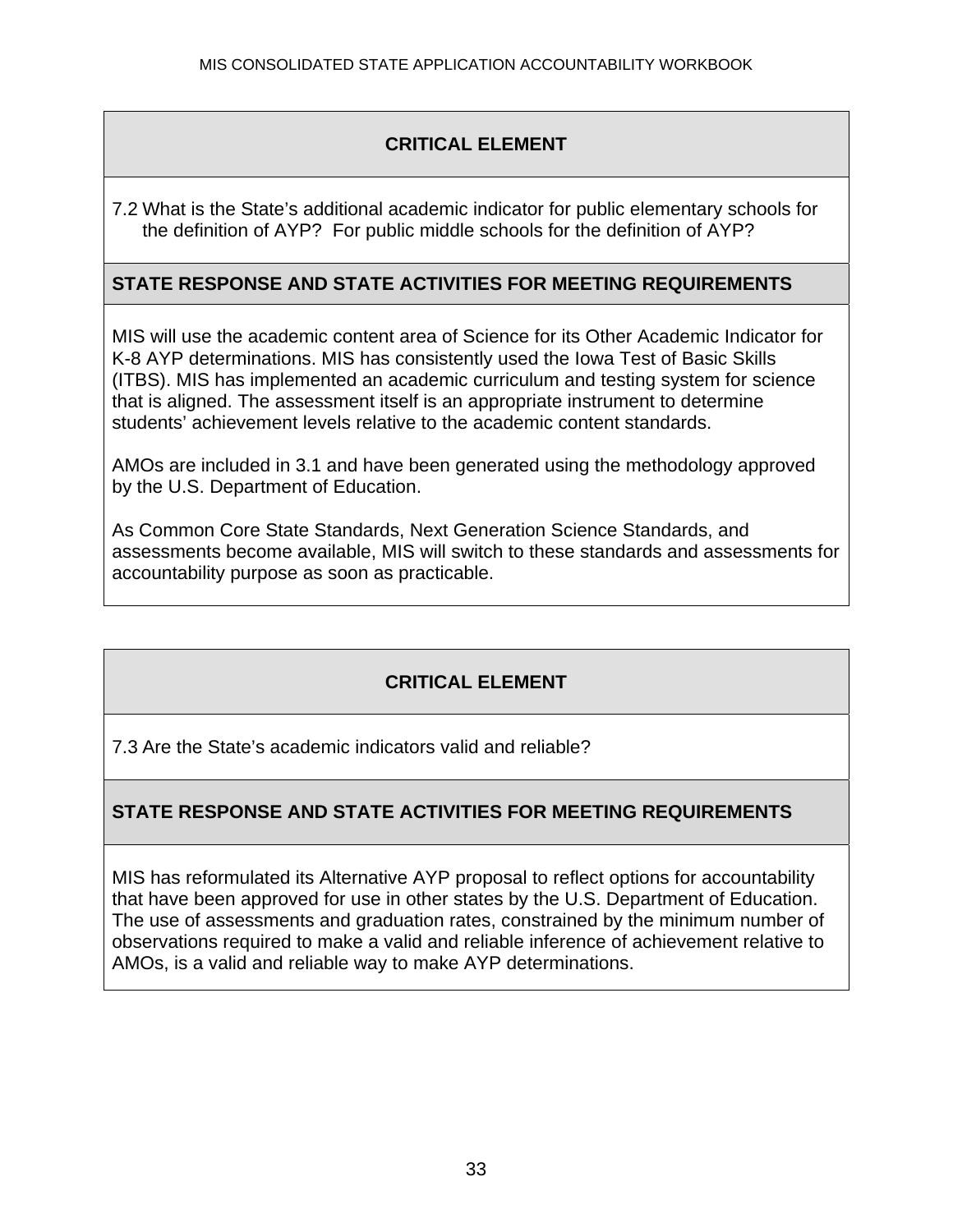#### **PRINCIPLE 8. AYP is based on reading/language arts and mathematics achievement objectives.**

## **CRITICAL ELEMENT**

8.1 Does the state measure achievement in reading/language arts and mathematics separately for determining AYP?

## **STATE RESPONSE AND STATE ACTIVITIES FOR MEETING REQUIREMENTS**

MIS will use the Common Core State Standards in Mathematics and Reading/Language Arts separately for calculation of students' level of achievement relative to the academic content standards. Performance against these standards will be measured by the Smarter-Balanced Assessment Consortium's assessments for each respective subject area.

The K-8 OAI, as previously mentioned, will be an assessment of student achievement in Science as determined by the ITBS. As Common Core State Standards, Next Generation Science Standards, and assessments are developed by the Smarter-Balanced consortium and other standards and assessment consortia, MIS will adopt the new standards and migrate to the new assessments. Approval of this accountability workbook outlining the parameters of the Alternative AYP system will be assumed as the U.S. Department of Education's allowance of such an assessment migration by MIS as the new standards and assessments become available.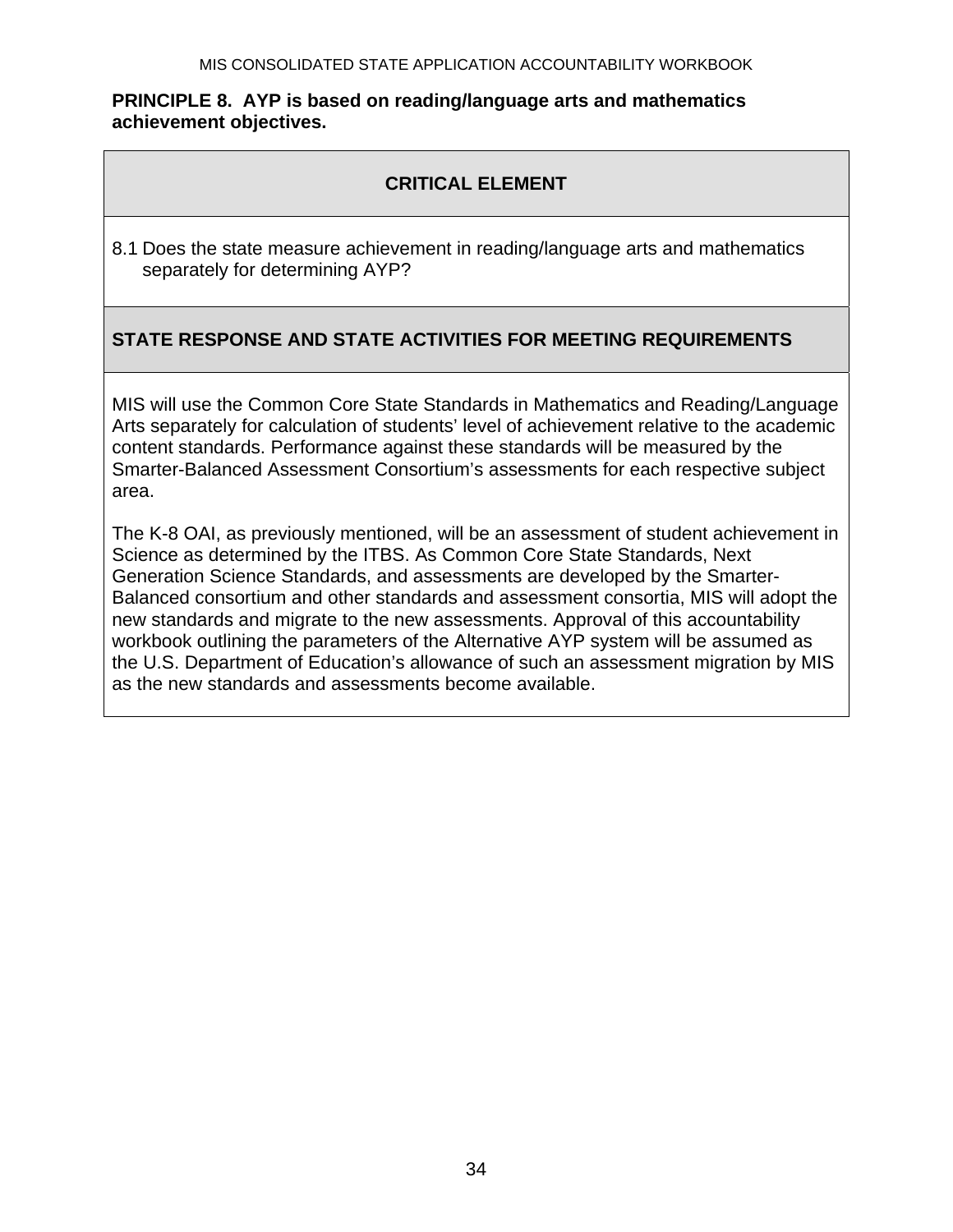## **PRINCIPLE 9. State Accountability System is statistically valid and reliable.**

# **CRITICAL ELEMENT**

9.1 How do AYP determinations meet the State's standard for acceptable reliability?

## **STATE RESPONSE AND STATE ACTIVITIES FOR MEETING REQUIREMENTS**

The standard for acceptable reliability is met by the incorporation of multiple measures of student performance, the inclusion of a 95% confidence interval where proficiency levels are evaluated, and the imposition of a minimum n of 15 to mitigate the chances of erroneously identifying MIS where AYP determinations are concerned.

Moreover, it cannot be overstated that the Miccosukee Indian Tribe values its selfdetermination and that by adopting standards that move the school away from the state in which Miccosukee is located, the entirety of the accountability determination becomes more representative of the values of the tribe. That is, Miccosukee rejects the use of state standards, assessments, and accountability systems, because they do not acknowledge or include Miccosukee's values where the education of the community is concerned.

## **CRITICAL ELEMENT**

9.2 What is the State's process for making valid AYP determinations?

## **STATE RESPONSE AND STATE ACTIVITIES FOR MEETING REQUIREMENTS**

Consistent with BIE practices, AYP for MIS will be calculated by BIE. BIE will provide technical assistance to MIS to ensure that all data required to make valid and reliable AYP determinations is collected and appropriately used for that purpose. The BIE, having schools in 23 states and using these states' accountability systems, has routinized the process of making AYP determinations. The process the BIE utilizes will systematically review the data submitted by MIS, clear up all questions related to the data, and use a double-check process to ensure that the proper AYP determination is issued to the school.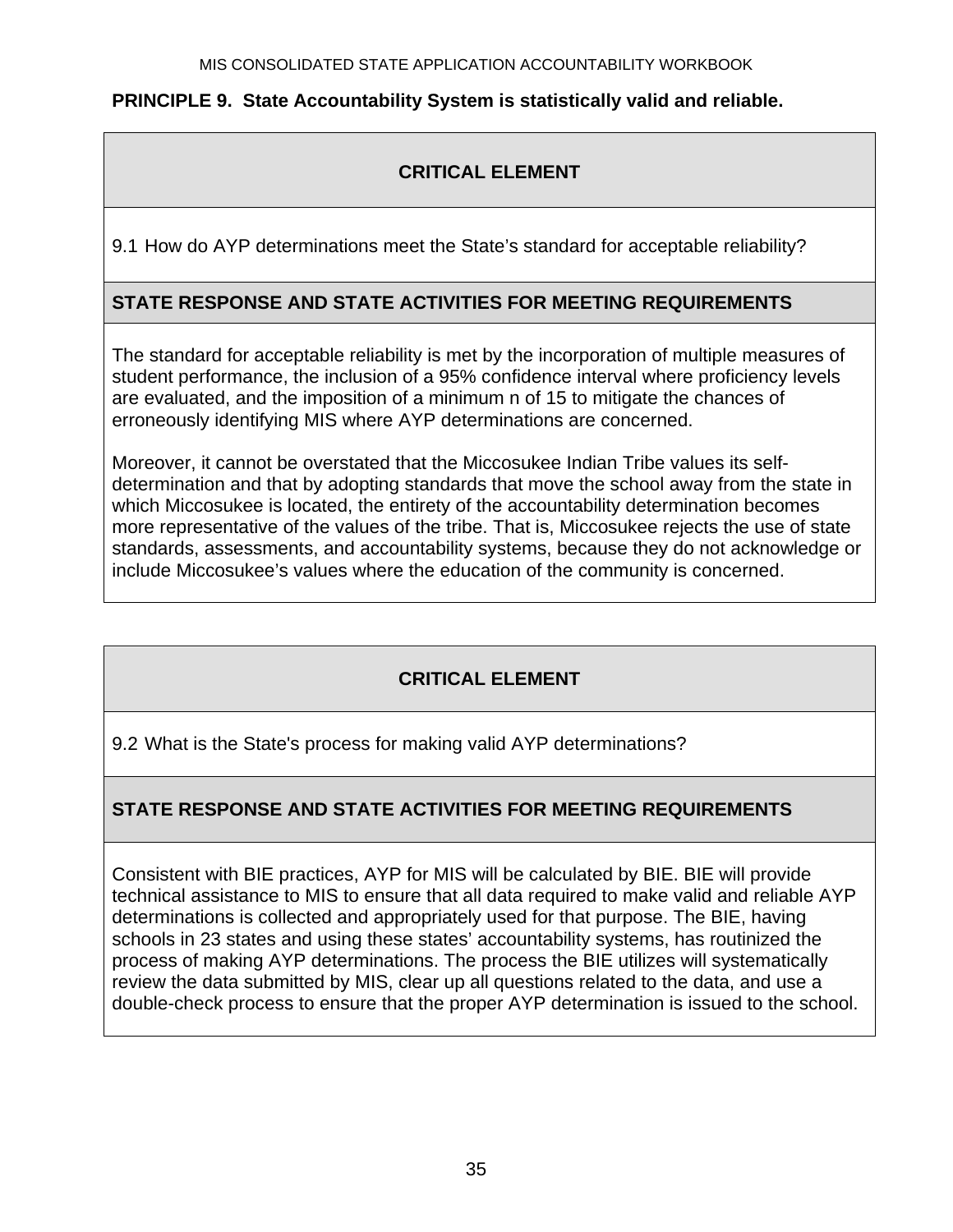9.3 How has the State planned for incorporating into its definition of AYP anticipated changes in assessments?

## **STATE RESPONSE AND STATE ACTIVITIES FOR MEETING REQUIREMENTS**

MIS will use the Smarter-Balanced Assessment Consortium tests, which are aligned to CCSS, DLM for the Alternate Assessment, and an assessment developed for the Next Generation Science Standards, as they become available. If adjustments are required for the AMOs, MIS and the BIE will work together to ensure that the AMO progression accommodates information provided by SBAC to its members concerned with the assessment.